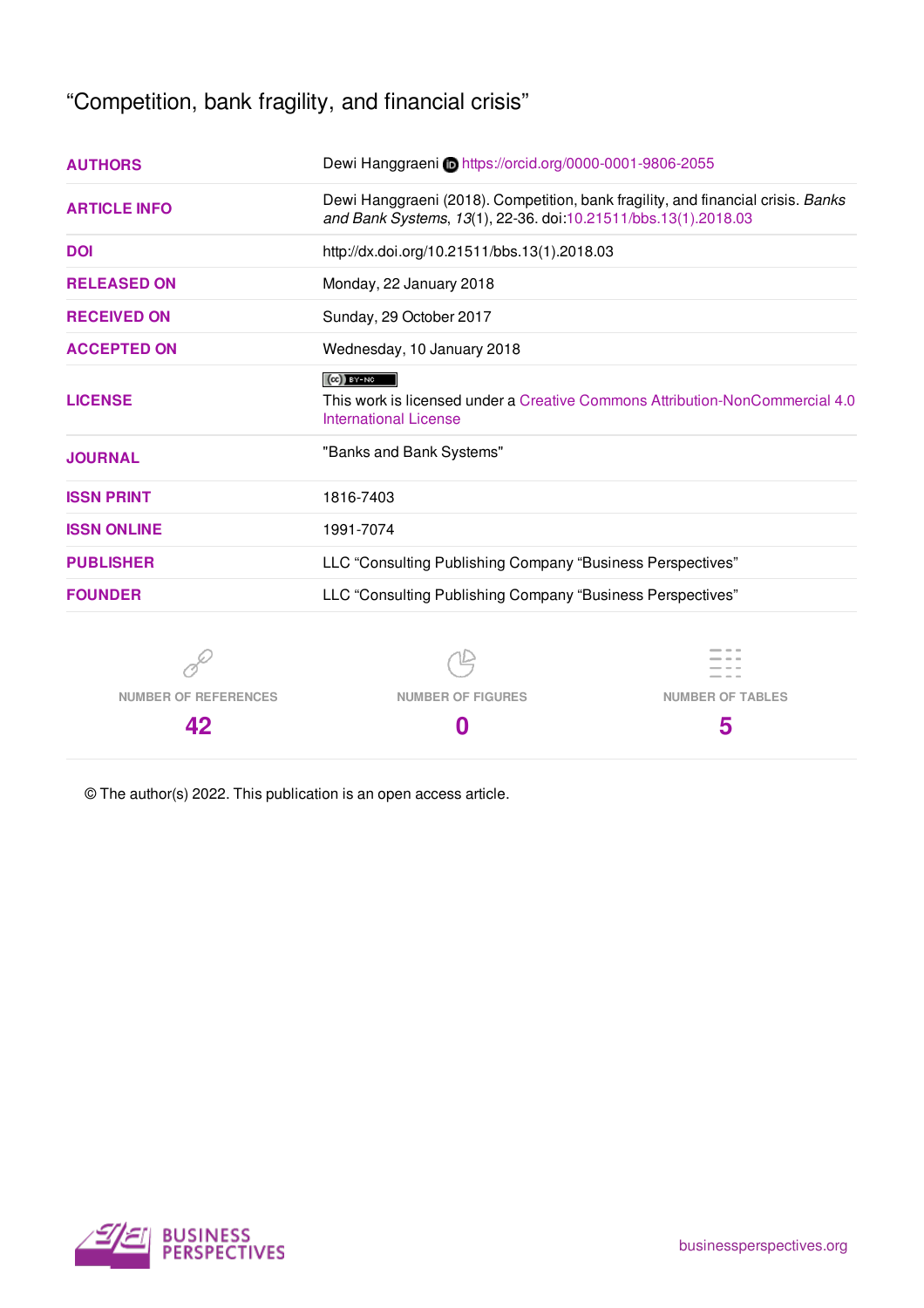

**BUSINESS PERSPECTIVES**



LLC "СPС "Business Perspectives" Hryhorii Skovoroda lane, 10, Sumy, 40022, Ukraine

www.businessperspectives.org

**Received on:** 29th of October, 2017 **Accepted on:** 10th of January, 2018

© Dewi Hanggraeni, 2018

Dewi Hanggraeni, Dr., Faculty of Economics and Business, Department of Management, University of Indonesia, Indonesia.



This is an Open Access article, distributed under the terms of the Creative Commons Attribution-Non-Commercial 4.0 International license, which permits re-use, distribution, and reproduction, provided the materials aren't used for commercial purposes and the original work is properly cited.

**Dewi Hanggraeni** (Indonesia)

# COMPETITION, BANK fragility and financial crisis

#### **Abstract**

This paper examines how competition affects bank fragility and how this relation varies in normal times and during a financial crisis using the data from Indonesian commercial banking industry. The author finds significant evidence, both statistically and economically, that more competition reduces bank fragility. In particular, the author finds that a decrease in Herfindahl – Hirschman Index (HHI) of deposits by 100 points leads to an increase in bank Z-score by 14.22 percent from its mean. Similarly, a decrease in HHI of loans by 100 points leads to an increase in Z36 by 20.44 percent. This finding is consistent across different kinds of robustness tests, including endogeneity, as well as alternative bank fragility and competition measures. However, this competition-stability nexus holds only in normal times and is reversed during a financial crisis. This suggests that the impact of competition on bank fragility is conditional on the economic condition.

#### **Keywords**

banking, competition, bank fragility, financial crisis, Indonesia

**JEL Classification G01, G21, L11** 

## **INTRODUCTION**

As in other industries, most policy makers and academicians believe that more competition in the banking industry will benefit the economy. For example, President Obama (2010) in one of his speeches asserts, "The American people will not be served by a financial system that comprises just a few massive firms. That's not good for consumers; it's not good for the economy". Meanwhile, previous research has shown that more competition in the banking industry increases per capita income growth (Jayaratne & Strahan, 1996), reduces loan rate (Rice & Strahan, 2010), improves income distribution (Beck et al., 2010), and promotes innovation (Chava et al., 2013). However, the nexus between competition and bank fragility has still been a controversial debate. On the one hand, more competition shrinks a bank's ability to reap profit and results in lower charter value, which induces the bank to compensate it by taking higher risk (e.g., Keeley, 1990; Hellmann et al., 2000; Repullo, 2004). On the other hand, more competition makes bank loans cheaper, which lessens moral hazard incentives of borrowers to shift into riskier projects and draws a safer set of borrowers (e.g., Boyd & De Nicolo, 2005; Boyd et al., 2006; Akins et al., 2016). Moreover, more competition might promote a less concentrated banking system with fewer too-big-to-fail (TBTF) banks that benefit most from the government's implicit or explicit bailout program (Berger et al., 2009).

The recent global financial crisis has shown once more how disruptive a financial crisis to the economy. Laeven and Valencia (2013) show that during 1970–2011, the world's median output loss and fiscal cost caused by banking crises are 23.2 and 6.8 percent of GDP,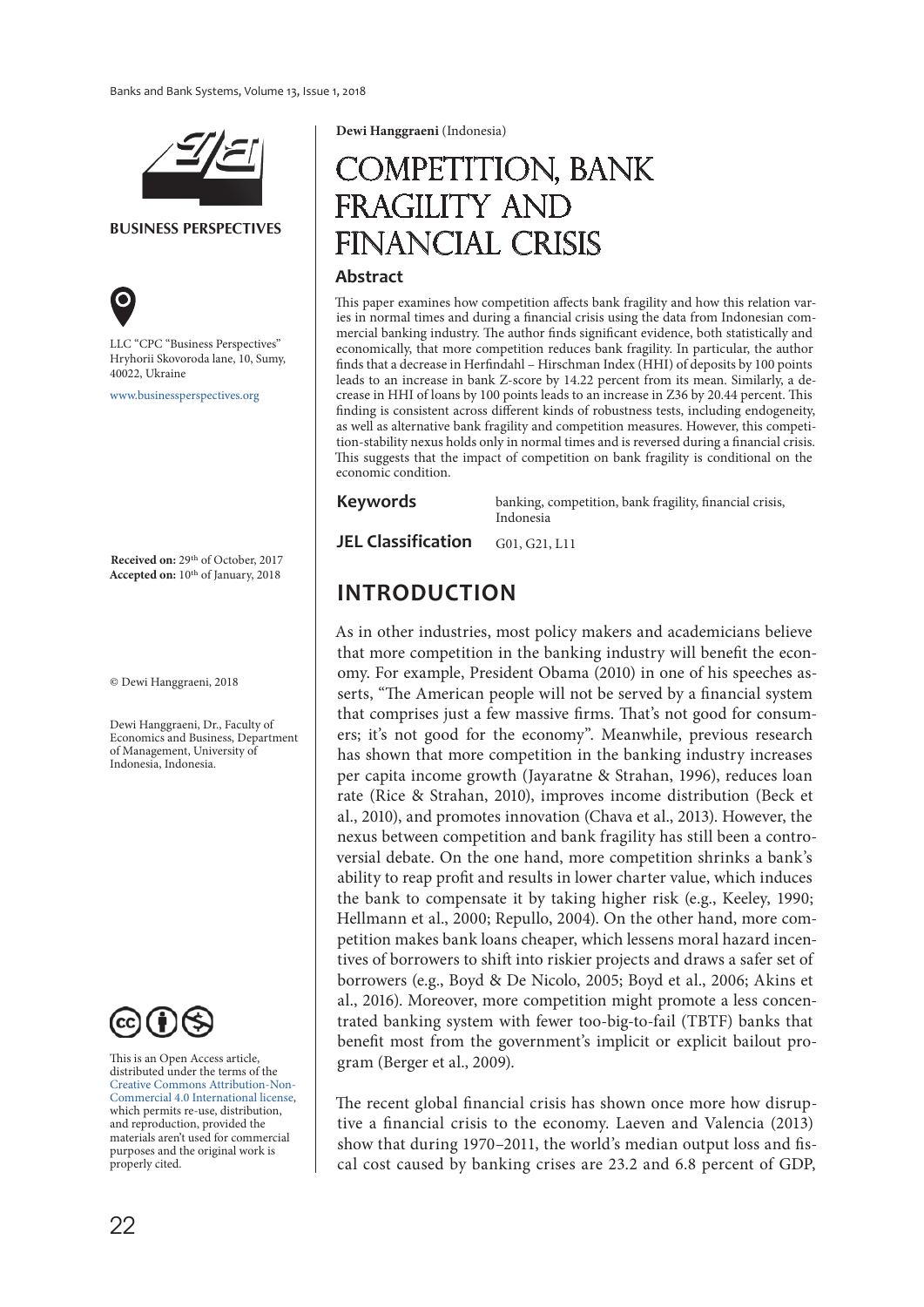respectively<sup>1</sup>. Financial economists have studied financial crises extensively. However, the literature on how competition affects bank fragility in normal times and during a financial crisis is still relatively sparse. This gap in the literature is surprising considering that competition is one of the main determinants of bank fragility.

This paper aims to fill the gap by providing novel evidence from the Indonesian commercial banks industry. Mulyaningsih and Daly (2011) show that Indonesia has experienced material changes in its banking structure after the 1997 Asian financial crisis, which results in more consolidated banking industry. This makes Indonesia a good laboratory to test the relation between competition and bank fragility. Moreover, focusing on a single country dataset ensures greater homogeneity that mitigates the omitted variables bias.

The sample covers monthly observations of all commercial banks in the Indonesian banking industry from 2002 to 2011, which includes the recent 2008 global financial crisis (2007:Q3–2009:Q4) (Berger & Bouwman, 2013). Therefore, the sample covers longer period than the previous studies (e.g., Akins et al., 2016) and includes both crisis and normal times. Finally, I also perform instrumental variable (IV) techniques to ensure that the reverse causality problem does not bias my findings, as well as other robustness checks.

In summary, for the overall sample and during normal times, I find that banks in a more competitive market are less fragile to insolvency, consistent with the competition-stability hypothesis. Meanwhile, during a financial crisis, my findings suggest that less competition promotes higher bank stability, consistent with the competition-fragility hypothesis.

The remainder of this paper is structured as follows. Section 1 provides literature review and hypotheses development. Section 2 describes the methodology, variables, and data. Section 3 presents the empirical results and robustness checks. Final section concludes the paper.

## **1. AND HYPOTHESES DEVELOPMENT**

The traditional "competition-fragility hypothesis" suggests that tougher bank competition decreases franchise value and results in higher risk taking (Marcus, 1984; Keeley, 1990; Demsetz et al., 1996; Carletti & Hartmann, 2003; Craig & Dinger, 2013). On the other hand, the "competition-stability hypothesis" contends that lower competition in the loan market may induce banks to charge higher interest rates to their borrowers and results in higher banks' risk-taking either via moral hazard or adverse selection channel (Boyd & De Nicolo, 2005; Boyd et al., 2006; De Nicolo & Loukoianova, 2007; Schaeck et al., 2009). Accordingly, the first two hypotheses to test in this paper are:

- H1: More competition is associated with higher bank fragility (the traditional competitionfragility hypothesis).
- H2: More competition is associated with lower bank fragility (the competition-stability hypothesis).

Despite the debate over the competition-fragility versus competition-stability hypotheses, most of the previous research has ignored the notion that competition might affect bank fragility differently during normal time and financial crisis. One notable exception is a paper by Akins et al. (2016), which examines the competition-fragility nexus in the banking industry before and during the recent 2008 financial crisis. However, as the crisis starts from the third quarter of 2007 through 2009 (Berger & Bouwman, 2013), Akins et al.'s sample covers only a short non-crisis period. This might

Laeven and Valencia calculate the output losses of a crisis as the cumulative losses in GDP relative to a precrisis trend, and the fiscal costs as the direct fiscal outlays to rescue financial sector from the crisis.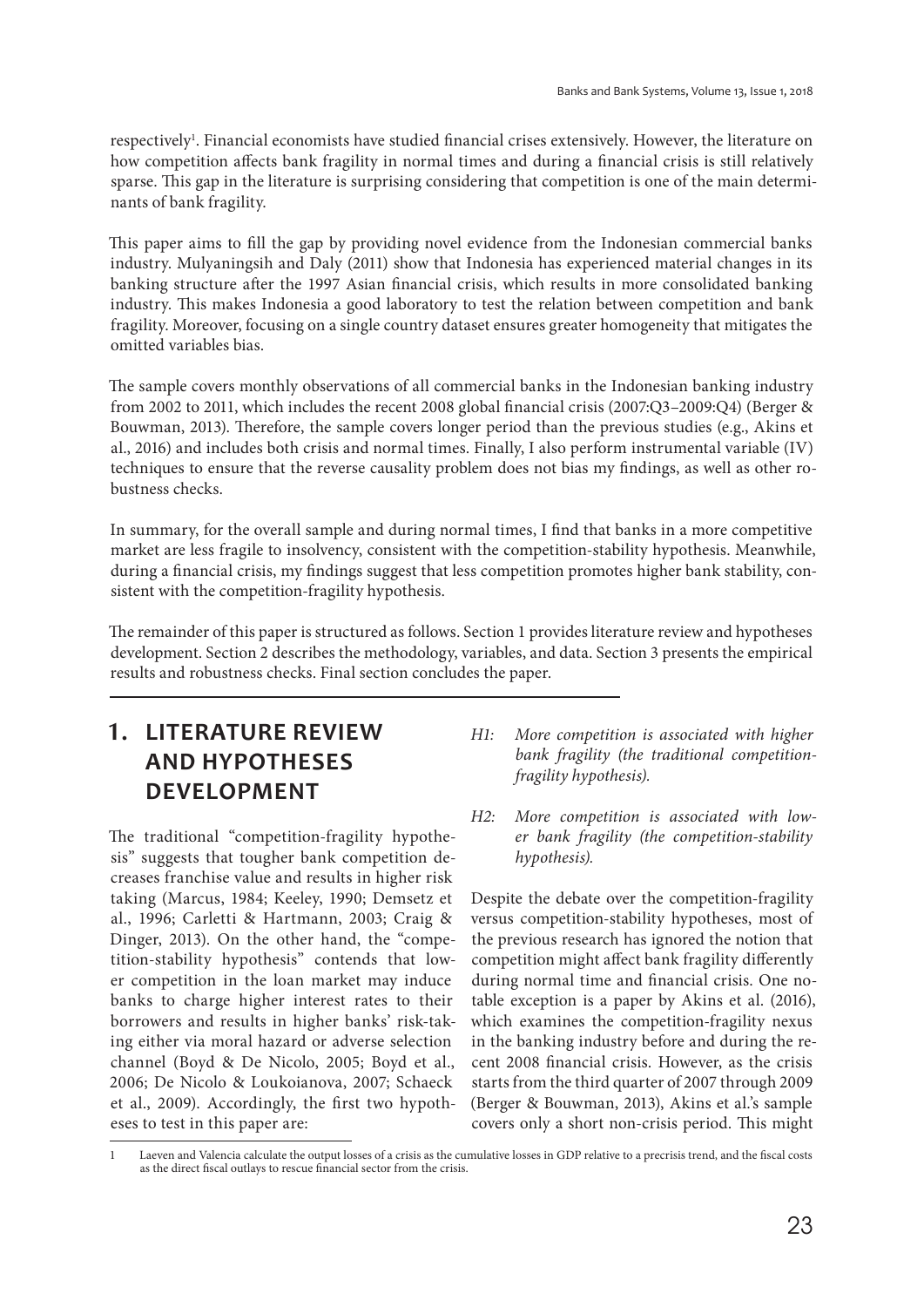explain why they find competition affecting bank risk in the same way before and during the crisis. Moreover, the paper does not address the potential reverse causality problem between competition and bank fragility. I address all of these concerns in this paper.

Why does competition may affect bank fragility differently in normal times and financial crises? A financial crisis usually involves significant losses in banking industry due to high nonperforming loans or fire sales of assets in response to bank runs (e.g., Laeven & Valencia, 2013). In this harsh time, a bank might benefit from a substantial market power, since it may attract deposits with lower rate due to flight-to-safety. This will mitigate the decline on the bank's profit, preserve its charter value, and lessen the incentives to take high risks. Accordingly, I hypothesize that during a financial crisis, less competition is associated with less bank fragility (competition-fragility hypothesis). Since loan prices are typically high during a financial crisis due to a contraction in credit supply (e.g., Ivashina & Scharfstein, 2010; Cornett et al., 2011; Puri et al., 2011), it is unlikely that banks will use their market power to increase loan prices further. However, in normal times, either competitionfragility or competition-stability can still occur. Accordingly, the third hypothesis to test in this paper is:

H3: The relationship between competition and bank fragility is different in normal times and during a financial crisis.

## 2. METHODOLOGY, **VARIABLES, AND DATA**

Following Berger et al. (2017), I use Z-score as the main proxy of overall (inverse) bank fragility. The Z-score measures the number of standard deviations below the mean by which a bank's profits would have to fall to exhaust its capital. Higher Z-score shows less bank fragility and vice versa. As the baseline, I compute the Z-score over three years or 36 months (Z36), from time  $t - 35$  to

time  $t$ . I also use the Z-score over two years  $(Z24)$ and five years period (Z60) as robustness checks. Other measures of bank fragility that I use as additional robustness checks are nonperforming loans ratio (NPL/TL) and allowance for loans losses to total loans ratio (ALL/TL). While the NPL ratio is a historical risk measure, the ALL ratio is more forward-looking measure of a bank's loans portfolio<sup>2</sup> . A bank with higher NPL/TL or ALL/TL is more fragile to insolvency.

Following the U.S. Department of Justice and Federal Trade Commission (2010), I use the Herfindahl – Hirschman Index (HHI) as the main proxy of bank competition. In order to capture (inverse) bank competition in both deposit and loan markets, I calculate HHI of deposits (HHID) and loans (HHIL) to use in the baseline regressions. In robustness checks, I use the 4-firms concentration ratio in deposits (CR4D) and loans markets (CR4L) as alternative measures of bank competition (e.g., Mirzaei et al., 2013).

In order to ensure that other factors do not confound the impact of competition to bank fragility, I control for a number of bank-level characteristics and macroeconomic environments<sup>3</sup>. Moreover, I control for bank fixed effects to mitigate the potential omitted variable bias caused by any time invariant bank-specific factor. Table 1 provides detailed definitions of all variables used in this paper.

The baseline model specification to test the impact of competition on bank fragility in a multivariate setting is as follows:

$$
Z_{i,t-k+1,t} = \alpha + \beta \cdot HHI_{t-k} ++ \gamma \cdot ControIs_{t-k} + \delta_i + \varepsilon_{i,t-k+1,t},
$$
 (1)

where Z denotes the main measure of (inverse) bank fragility, HHI is the main measure of (inverse) bank competition, *Controls* is the vector of bank characteristics and macroeconomic controls,  $\delta$  is the bank fixed effect, and  $\epsilon$  is the error term. I estimate the OLS regression in Equation 1 with robust standard errors clustered at the bank level to correct possible heteroscedasticity and

<sup>2</sup> The purpose of the allowance is to cover credit losses that are probable and estimable on the date of financial reporting (Office of the Comptroller of the Currency, 1996).

<sup>3</sup> The deposit insurance cap rate data are from the Indonesian Deposit Insurance Corporation (IDIC)'s website (www.lps.go.id) and the Indonesian Financial Statistics published by the Bank of Indonesia. The monthly inflation rates are from the Indonesian Statistical Bureau (www.bps.go.id).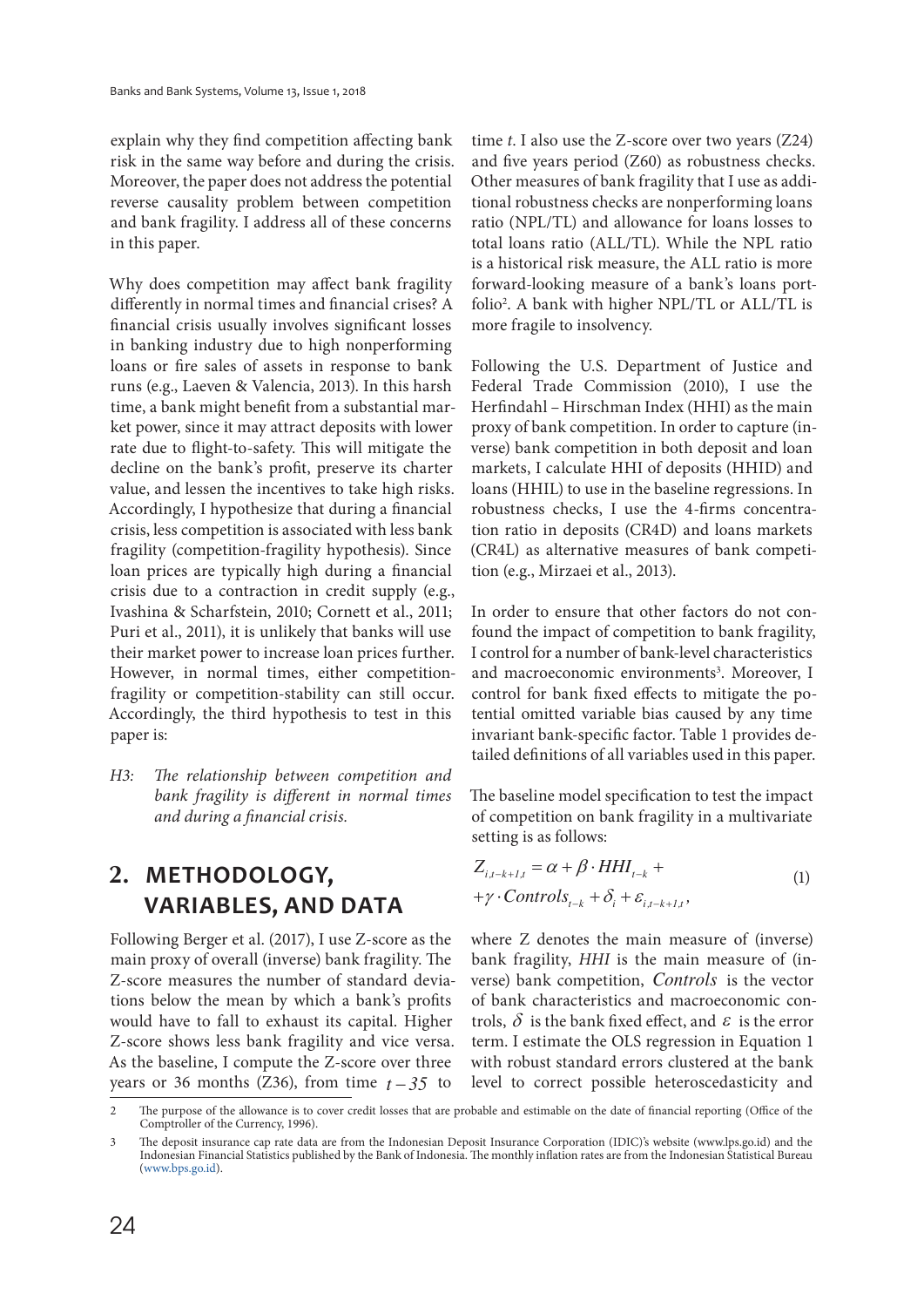|  | Table 1. Variable definition |
|--|------------------------------|
|--|------------------------------|

| Variable                             | <b>Definition</b>                                                                                                                                                                                                                                                                                                                                  |  |  |  |  |  |  |
|--------------------------------------|----------------------------------------------------------------------------------------------------------------------------------------------------------------------------------------------------------------------------------------------------------------------------------------------------------------------------------------------------|--|--|--|--|--|--|
|                                      | Main dependent variable (bank fragility measure)                                                                                                                                                                                                                                                                                                   |  |  |  |  |  |  |
|                                      | An inverse measure of bank fragility or overall financial risk, calculated as                                                                                                                                                                                                                                                                      |  |  |  |  |  |  |
|                                      | $(\textit{mean}(ROA) + \textit{mean}(Equity/GTA))/\sigma(ROA)$ . Higher value indicates lower bank                                                                                                                                                                                                                                                 |  |  |  |  |  |  |
| Z-score36 (Z36)                      | fragility. The mean and standard deviation $(\sigma)$ are calculated over 3 years (36 months) from time<br>to time t. ROA is the bank's return on assets, calculated as the ratio of net income to Gross Total                                                                                                                                     |  |  |  |  |  |  |
|                                      | Assets (GTA). $Equity / GTA$ is the bank's capitalization ratio.                                                                                                                                                                                                                                                                                   |  |  |  |  |  |  |
|                                      | Alternative bank fragility measures                                                                                                                                                                                                                                                                                                                |  |  |  |  |  |  |
| $Z$ -score24 $(Z24)$                 | 42 An alternative measure of Z-score with the mean and standard deviation calculated over 2 years<br>months). Higher value indicates lower financial risk.                                                                                                                                                                                         |  |  |  |  |  |  |
| $Z$ -score $60(Z60)$                 | An alternative measure of Z-score with the mean and standard deviation calculated over 5 years (60<br>months). Higher value indicates lower financial risk.                                                                                                                                                                                        |  |  |  |  |  |  |
| NPL ratio (NPL/TL)                   | A measure of credit risk calculated as the ratio of nonperforming loans (past due at least 90 days or<br>in nonaccrual status) to total loans. Higher value indicates riskier loan portfolio.                                                                                                                                                      |  |  |  |  |  |  |
| All ratio (ALL/TL)                   | An alternative measure of risk on a bank's loans portfolio calculated as the ratio of allowance for<br>loans losses to total loans.                                                                                                                                                                                                                |  |  |  |  |  |  |
|                                      | Main independent variables (competition measures)                                                                                                                                                                                                                                                                                                  |  |  |  |  |  |  |
| HHI of deposits (HHID)               | A proxy of bank competition calculated as the sum of squared deposit shares of all banks in the<br>market. This measure takes values between zero and 10,000 with higher values indicating less<br>competition. HHI close to zero means that a market is perfect competition, while HHI equal to<br>10,000 belongs to a monopoly market.           |  |  |  |  |  |  |
| HHI of loans (HHIL)                  | An alternative proxy of bank competition calculated as the sum of squared loan shares of all banks<br>in the market. This measure takes values between zero and 10,000 with higher values indicating<br>less competition. HHI close to zero means that a market is perfect competition, while HHI equal to<br>10,000 belongs to a monopoly market. |  |  |  |  |  |  |
|                                      | <b>Alternative competition measures</b>                                                                                                                                                                                                                                                                                                            |  |  |  |  |  |  |
| CR4 of deposits (CR4D)               | An alternative proxy of bank competition calculated as the sum of deposit shares of four largest<br>banks in the market. This measure takes values between zero and 100% with higher values<br>indicating less competition.                                                                                                                        |  |  |  |  |  |  |
| CR4 of loans (CR4L)                  | An alternative proxy of bank competition calculated as the sum of loan shares of four largest banks<br>in the market. This measure takes values between zero and 100% with higher values indicating less<br>competition.                                                                                                                           |  |  |  |  |  |  |
|                                      | <b>Control variables</b>                                                                                                                                                                                                                                                                                                                           |  |  |  |  |  |  |
| Log of gross total assets<br>(LGTA)  | The natural logarithm of Gross Total Assets (GTA). GTA is defined as total assets + allowance for loan<br>losses, following Berger and Bouwman (2013).                                                                                                                                                                                             |  |  |  |  |  |  |
|                                      | A measure of earning assets composition in a bank's balance sheet calculated as                                                                                                                                                                                                                                                                    |  |  |  |  |  |  |
|                                      | Net loans-Other earning assets                                                                                                                                                                                                                                                                                                                     |  |  |  |  |  |  |
| Asset diversification ratio<br>(ADR) | Total earning assets                                                                                                                                                                                                                                                                                                                               |  |  |  |  |  |  |
|                                      | following Laeven and Levine (2007). This measure takes values between zero and one with higher<br>values indicating greater diversification.                                                                                                                                                                                                       |  |  |  |  |  |  |
| Overhead costs ratio<br>(OHR)        | A proxy for the bank's overhead cost structure calculated as the ratio of overhead expenses to GTA.                                                                                                                                                                                                                                                |  |  |  |  |  |  |
| Listed dummy (LB)                    | A dummy variable equals 1 if the bank is listed on a stock exchange or is part of a bank holding<br>company that is listed on a stock exchange, and 0 otherwise.                                                                                                                                                                                   |  |  |  |  |  |  |
| BHC dummy (BHC)                      | A dummy variable equals 1 if the bank is part of a bank holding company, and 0 otherwise.                                                                                                                                                                                                                                                          |  |  |  |  |  |  |
| Deposit insurance cap rate<br>(DICR) | The ceiling rate for interest on bank deposits that is set by Indonesia Deposit Insurance Corporation<br>(IDIC) on a monthly basis.                                                                                                                                                                                                                |  |  |  |  |  |  |
| Inflation (INF)                      | Monthly inflation rate.                                                                                                                                                                                                                                                                                                                            |  |  |  |  |  |  |
| Crisis dummy (CRISIS)                | A dummy variable equals 1 for the financial crisis period, and 0 otherwise.                                                                                                                                                                                                                                                                        |  |  |  |  |  |  |
| Bank FE                              | Bank fixed effects represented by a dummy variable for each bank.                                                                                                                                                                                                                                                                                  |  |  |  |  |  |  |
|                                      | <b>Instrumental variables</b>                                                                                                                                                                                                                                                                                                                      |  |  |  |  |  |  |
| Age (AGE)                            | Bank age calculated as year - year of establishment.                                                                                                                                                                                                                                                                                               |  |  |  |  |  |  |
| Age squared (AGESQ)                  | The squared term of bank age.                                                                                                                                                                                                                                                                                                                      |  |  |  |  |  |  |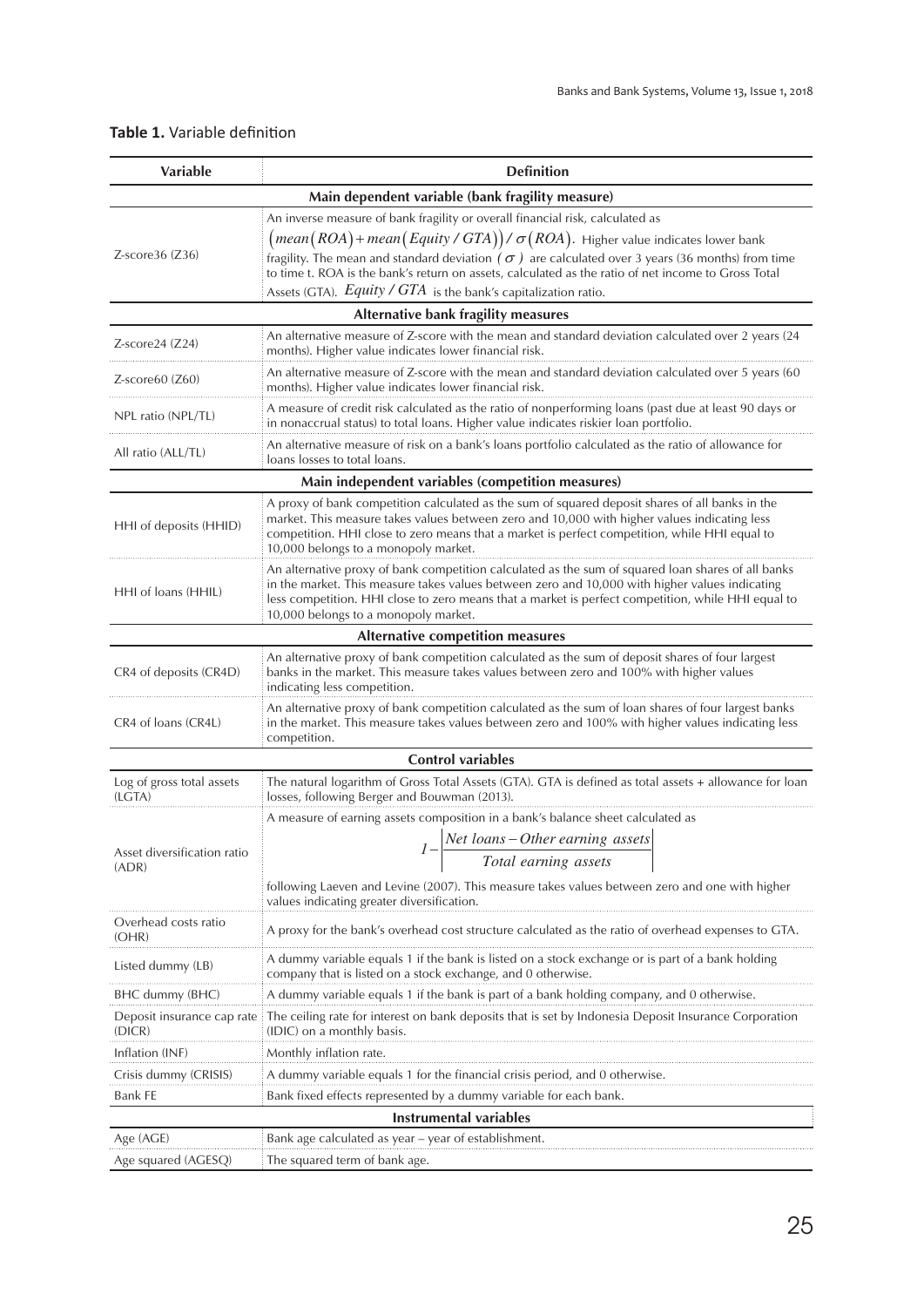| Variables                         | Abbr.             | Mean    | St. Dev  | P <sub>25</sub> | <b>P50</b> | <b>P75</b> |
|-----------------------------------|-------------------|---------|----------|-----------------|------------|------------|
| Z-score36 (36 months)             | Z36               | 11.251  | 9.457    | 4.981           | 8.398      | 14.368     |
| Z-score24 (24 months)             | Z24               | 12.053  | 11.125   | 4.902           | 8.524      | 15.639     |
| Z-score60 (60 months)             | 760               | 10.601  | 7.707    | 5.488           | 8.953      | 13.185     |
| NPL ratio $(\% )$                 | NPL/TL            | 4.437   | 5.930    | 1.084           | 2.592      | 4.855      |
| ALL ratio $(\% )$                 | ALL/TL            | 3.867   | 4.201    | 1.446           | 2.297      | 4.187      |
| HHI of deposits                   | <b>HHID</b>       | 745.797 | 95.290   | 673             | 709        | 797        |
| HHI of loans                      | <b>HHIL</b>       | 592.871 | 32.174   | 572             | 592        | 620        |
| CR4 of deposits (%)               | CR <sub>4</sub> D | 49.513  | 2.580    | 47              | 48         | 52         |
| $CR4$ of loans $(\%$              | CR4L              | 42.451  | 1.330    | 41              | 42         | 43         |
| Log of gross total assets         | <b>LGTA</b>       | 7.254   | 1.781    | 5.963           | 7.146      | 8.481      |
| Gross total assets (billion IDR)  | <b>GTA</b>        | 7,378.6 | 20,822.7 | 388.8           | 1,269.2    | 4,820.9    |
| Assets diversification ratio      | <b>ADR</b>        | 0.216   | 0.276    | 0.000           | 0.079      | 0.358      |
| Overhead cost ratio $\frac{9}{6}$ | OHR               | 4.736   | 2.898    | 2.973           | 4.233      | 5.906      |
| Listed banks                      | 1 <sup>B</sup>    | 0.371   | 0.483    | 0.000           | 0.000      | 1.000      |
| Bank holding company              | <b>BHC</b>        | 0.080   | 0.272    | 0.000           | 0.000      | 0.000      |
| Deposit insurance cap rate (%)    | <b>DICR</b>       | 9.505   | 3.006    | 7               | 8          | 12         |
| Inflation, monthly (%)            | INF               | 0.631   | 0.921    | 0               |            |            |
| Bank age (year)                   | <b>AGE</b>        | 37.393  | 35.985   | 16              | 35         | 46         |
| Bank age squared                  | <b>AGESO</b>      | 2.693.1 | 8,229.7  | 256             | 1,225      | 2,116      |

|  | Table 2. Summary statistics |  |
|--|-----------------------------|--|
|--|-----------------------------|--|

within-bank serial correlation problems (Rogers, 1993). I make sure that all right-hand side variables are predetermined to the dependent variable, because some researchers argue that this can mitigate the reverse causality problem to some extent (e.g., Duchin et al., 2010). The coefficient of interest in Equation 1 is  $\beta$ , which will be positive if the competition-fragility hypothesis is true, and negative if the competition-stability hypothesis is true.

To test the impact of competition on bank fragility during a financial crisis, I estimate the following regression specification:

$$
Z_{i,t-k+1,t} = \alpha + \beta_1 \cdot HHI_{t-k} ++ \beta_2 \cdot HHI_{t-k} \cdot CRISIS_{t-k} ++ \beta_3 \cdot CRISIS_{t-k} + \gamma \cdot ControIs_{t-k} ++ \delta_i + \varepsilon_{i,t-k+1,t},
$$
 (2)

where CRISIS is a dummy variable equal to one for the financial crisis period, and zero otherwise. The 2008 global financial crisis is from 2007:Q3– 2009:Q4, following Berger and Bouwman (2013). The variable of interest in Equation 2 is  $\beta_2$ .

My main datasets are from the monthly financial reports submitted by commercial banks to the Otoritas Jasa Keuangan (OJK) or Financial Service Authority (FSA), which covers the period of January 2002 to December 2011<sup>4</sup> . OJK is the current bank regulator in Indonesia since 2011, in place of the Bank of Indonesia (BI) which is now focusing on monetary policies and payment system. Due to the lag structure of Z36, the observations start from 2004:M12. To ensure the comparability of level variables over time, I deflate all variables expressed in Indonesian Rupiah (IDR) using the year 2000 implicit GDP price deflator<sup>5</sup>. Further, I exclude Sharia (Islamic) commercial banks from the sample due to material differences in banking practices with the conventionally operated commercial banks<sup>6</sup>. I end the sample period in December 2011, because the bank regulator imposes a new IFRSbased-accounting rule for allowance for loans losses (ALLs) starting in January 2012<sup>7</sup> . This rule makes ALLs prior and after January 2012 not comparable.

My initial sample comprises of 7,772 bank-month observations. After removing Sharia banks and observations with zero gross total assets  $(GTA)^8$ ,

<sup>4</sup> The data are available to download from http://www.ojk.go.id/en/kanal/perbankan/data-dan-statistik/laporan-keuangan-perbankan/Default.aspx or http://www.bi.go.id/en/publikasi/laporan-keuangan/bank/umum-konvensi-onal/Default.aspx

<sup>5</sup> http://www.bi.go.id/seki/tabel/TABEL7\_5.xls

<sup>6</sup> Islamic banks practice non-usury banking, in contrast to the conventional banks that operate usury banking practices.

<sup>7</sup> See the Bank of Indonesia's circular letter No. 11/4/DPNP (January 27, 2009).

<sup>8</sup> Gross total assets are total assets plus ALLL. Berger and Bouwman (2013) suggest this measure rather than total assets in order to capture the full value of assets financed.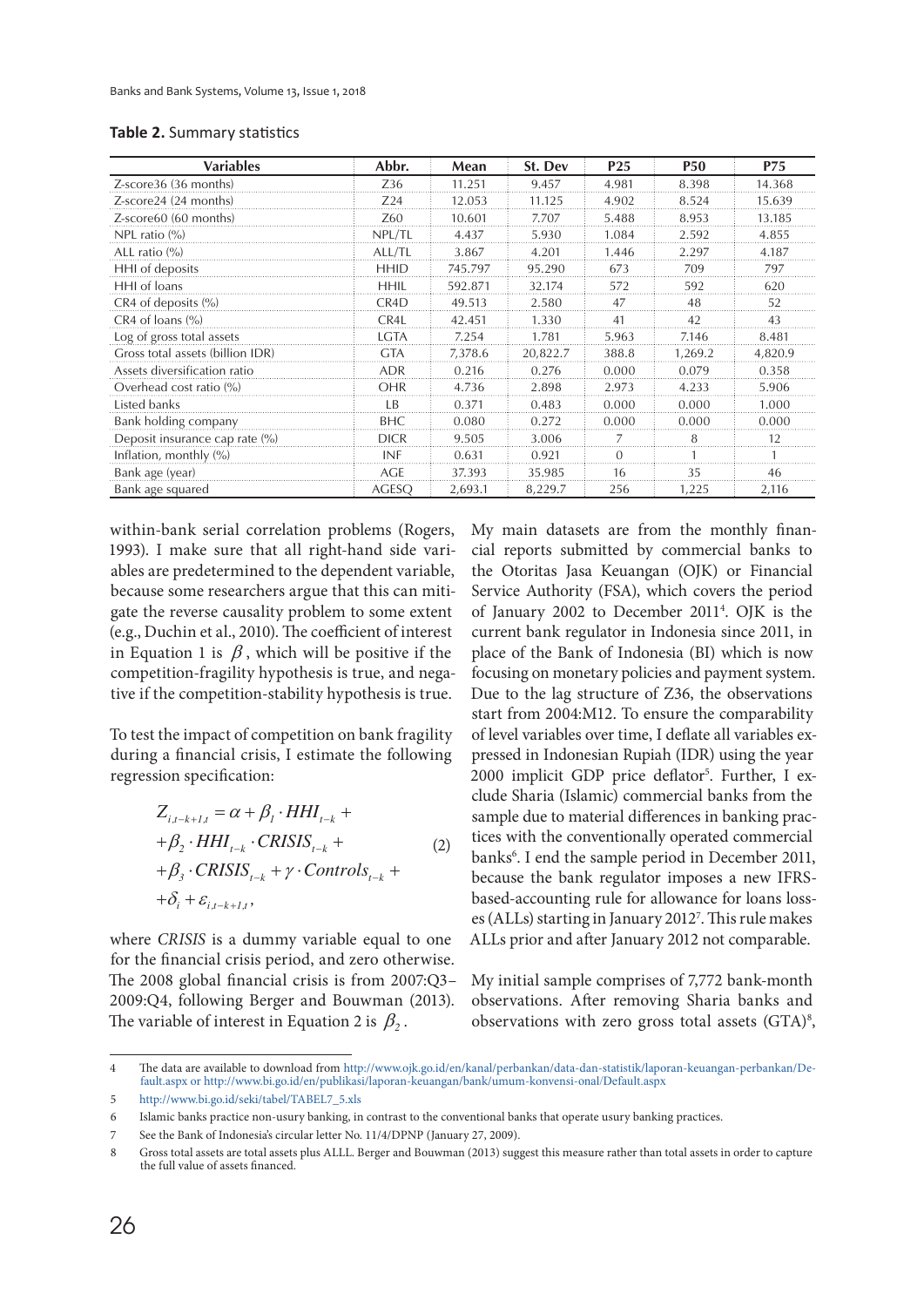total deposits, total loans, or total assets, the sample available for multivariate analyses has 7,597 bank-month observations. Finally, I winsorize all unbounded financial variables at 3 percent level on the top and bottom of their distributions in order to mitigate the impact of outliers, following Berger and Bouwman (2013)<sup>9</sup>.

Table 2 presents summary statistics for all variables used in this paper. Moreover, there seems to be no serious pairwise correlations between the main independent variables and other control variables that can potentially lead to a multicollinearity problem<sup>10</sup>.

## **3. AND ROBUSTNESS CHECKS**

### 3.1. Main regression results

Table 3 presents the main OLS regression estimates of the inverse measure of bank fragility (Z36) on competition, as specified in Equation 1. Models 1-3 use HHID as the proxy of bank competition, while Models 4-6 use HHIL. Models 1 and 4 include no control variables, Models 2 and 5 control for bankspecific variables, and Models 3 and 6 control for bank-specific, as well as macroeconomic variables. All estimates include bank fixed effects and standard errors are clustered at bank level. I find that the coefficient of bank competition is negative and statistically significant in each of the model specifications. This result is also economically material. In particular, holding all bank-specific and macroeconomic variables at their means, a decrease in HHID by 100 points leads to an increase in Z36 by 14.22 percent from its mean. Similarly, a decrease in HHIL by 100 points leads to an increase in Z36 by  $20.44$  percent<sup>11</sup>. This suggests that more competition is associated with less bank fragility, supporting the competition-stability hypothesis (hypothesis 2).

In terms of control variables, the coefficients of bank size (LGTA) and its squared term (LGTA SQ) are statistically significant in all regression specifications that control them. The inflection point of the bank size varies between 6.35 and 7.03 (real GTA between IDR 572.49 billion and IDR 1.13 trillion). These values are between the 25<sup>th</sup> percentile and the median, which means that there is a "U-shaped" relation between bank size and fragility. Next, overhead cost ratio (OHR) has negative and statistically significant coefficients in most of the regression specifications, consistent with the notion that cost inefficient banks tend to be riskier (Demirguc-Kunt & Huizinga, 2010). Meanwhile, none of the asset diversification ratio (ADR), listed dummy (LB), and Bank Holding Company dummy (BHC) is statistically significant. In terms of macroeconomic controls, I find some evidence that higher deposit insurance cap rate (DICR) leads to higher bank fragility. However, I find no evidence the monthly inflation rate (INF) is related to bank fragility.

## 3.2. Endogeneity

An endogeneity problem might arise from a reverse causality between bank fragility and competition. For example, a financially stable bank might have sufficient resources to increase its market power (reduce bank competition) by acquiring other banks. Alternatively, a bank might increase its risk in order to increase returns and grow larger, which results in more market power (e.g., Berger et al., 2009). In order to address this potential problem, I run Instrumental Variable (IV) regressions with a Generalized Method of Moments (GMM) estimator. This estimation technique, which was introduced by Hansen (1982), does not require distributional assumptions on the error terms and is more efficient than 2SLS to address heteroscedasticity (Hall, 2005). Moreover, since bank fragility measures might be serially correlated, I cluster the standard errors at the bank level using a formula-

Unbounded financial variables can take any value between  $(-\infty, +\infty)$  and, therefore, might suffer from outlier problem.

<sup>10</sup> I follow a rule-of-thumb in Gujarati (2004, p. 359) who suggests that there might be a serious multicollinearity problem between two regressors if the pairwise correlation between them exceeds 0.80. The pairwise correlation table is not shown in this paper for brevity, but it is available by request as an Appendix.

<sup>11</sup> The coefficient of HHID in Model 3 is –0.016. This means that holding all regressors at their means, a decrease in HHID by 100 points will translate to an increase in Z36 by 1.60 from its mean (11.251). In other words, Z36 will increase by 14.22% from its mean when the HHID decreases by 100 points. By the same logic, the coefficient of HHIL in Model 6 (–0.023) implies that Z36 will increase by 20.44% from its mean when the HHIL decreases by 100 points. I use an incremental of HHID and HHIL of 100 points to examine the economic significance of the main findings following the approach in the Horizontal Merger Guidelines (U.S. Department of Justice and Federal Trade Commission, 2010) to assess whether a bank merger will increase the local market concentration materially.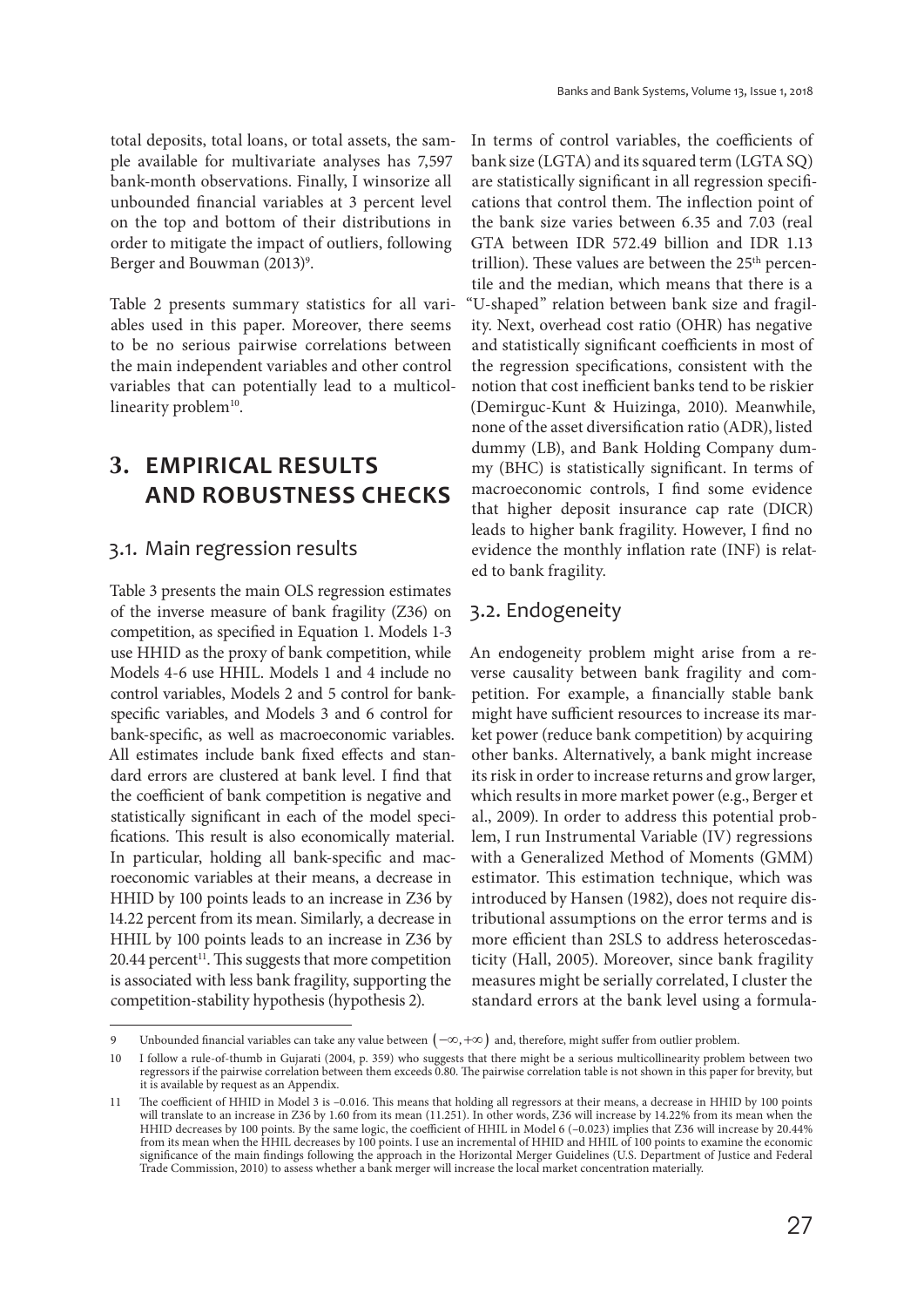|                              | Dependent variables: Z-score36 (36 months) |             |             |            |            |             |  |  |  |
|------------------------------|--------------------------------------------|-------------|-------------|------------|------------|-------------|--|--|--|
| <b>Independent variables</b> | (1)                                        | (2)         | (3)         | (4)        | (5)        | (6)         |  |  |  |
| <b>HHID</b>                  | $-0.012***$                                | $-0.014***$ | $-0.016***$ |            |            |             |  |  |  |
|                              | $(-3.332)$                                 | $(-3.443)$  | $(-3.300)$  |            |            |             |  |  |  |
| <b>HHIL</b>                  |                                            |             |             | $-0.019**$ | $-0.019*$  | $-0.023**$  |  |  |  |
|                              |                                            |             |             | $(-1.996)$ | $(-1.946)$ | $(-2.106)$  |  |  |  |
| <b>LGTA</b>                  |                                            | $8.731***$  | 8.919***    |            | 8.199***   | $8.129***$  |  |  |  |
|                              |                                            | (3.068)     | (3.121)     |            | (2.749)    | (2.795)     |  |  |  |
| LGTA SQ                      |                                            | $-0.686***$ | $-0.702***$ |            | $-0.583**$ | $-0.611***$ |  |  |  |
|                              |                                            | $(-3.064)$  | $(-3.131)$  |            | $(-2.460)$ | $(-2.632)$  |  |  |  |
| <b>ADR</b>                   |                                            | $-0.214$    | $-0.006$    |            | 0.254      | $-0.143$    |  |  |  |
|                              |                                            | $(-0.143)$  | $(-0.004)$  |            | (0.156)    | $(-0.094)$  |  |  |  |
| OHR                          |                                            | $-0.093**$  | $-0.084*$   |            | $-0.038$   | $-0.077*$   |  |  |  |
|                              |                                            | $(-2.050)$  | $(-1.863)$  |            | $(-0.803)$ | $(-1.700)$  |  |  |  |
| LB                           |                                            | 1.148       | 1.158       |            | 2.757      | 1.857       |  |  |  |
|                              |                                            | (0.538)     | (0.528)     |            | (0.903)    | (0.685)     |  |  |  |
| BHC                          |                                            | 0.506       | 0.435       |            | 1.452      | 1.033       |  |  |  |
|                              |                                            | (0.263)     | (0.226)     |            | (0.721)    | (0.515)     |  |  |  |
| <b>DICR</b>                  |                                            |             | 0.096       |            |            | $-0.236***$ |  |  |  |
|                              |                                            |             | (1.409)     |            |            | $(-2.915)$  |  |  |  |
| <b>INF</b>                   |                                            |             | 0.075       |            |            | 0.065       |  |  |  |
|                              |                                            |             | (1.589)     |            |            | (1.036)     |  |  |  |
| Constant                     | 20.892***                                  | $-2.826$    | $-3.020$    | 22.436***  | $-5.237$   | 2.442       |  |  |  |
|                              | (7.259)                                    | $(-0.278)$  | $(-0.297)$  | (4.023)    | $(-0.512)$ | (0.211)     |  |  |  |
| Bank fixed effects           | Yes                                        | Yes         | Yes         | Yes        | Yes        | Yes         |  |  |  |
| N                            | 7,664                                      | 7,597       | 7,597       | 7,664      | 7,597      | 7,597       |  |  |  |
| N-clusters (bank)            | 131                                        | 130         | 130         | 131        | 130        | 130         |  |  |  |
| R-squared                    | 0.711                                      | 0.716       | 0.717       | 0.698      | 0.702      | 0.708       |  |  |  |

**Table 3.** Competition and bank fragility

tion proposed by Arellano (1987). I employ bank age (AGE) and its squared term (AGESQ) as instruments for bank competition in the IV-GMM regressions. The economic theory predicts that as a bank becomes more mature and earns positive economic profits, new entrants will be attracted to enter the industry (e.g., Baumol et al., 1988; Baumol & Lee, 1991). Consequently, competition tends to get tougher as the bank matured.

Table 4 presents the first-stage and second-stage results of the IV-GMM regressions. In the firststage, AGE and AGESQ have statistically significant coefficients at least at 5 percent level for all models specified in the table<sup>12</sup>. Moreover, the firststage regressions have very high F-statistics and Kleibergen-Paap Wald rk F statistics. Following the rule-of-thumb in Staiger and Stock (1997), the null hypothesis that the instruments are weak

can be rejected if the F-statistic is greater than 10. Similarly, the Kleibergen-Paap Wald rk F statistics are all greater than Stock-Yogo critical values<sup>13</sup>. These indicate that both of the instruments satisfy the relevance criterion for good instruments. Next, the first-stage results show that Hansen-J-statistics in all specified models are not statistically significant. This suggests that both instruments have also met the exogeneity criterion (overidentifying restriction) for good instruments<sup>14</sup>.

The second-stage results are qualitatively similar with the main findings using OLS in Table 3. In terms of magnitude, HHID coefficients are very close between the OLS and IV-GMM, while the HHIL IV-GMM coefficients are larger than the OLS' counterpart. The latter might suggest that OLS underestimate the causal effect between HHIL and bank risk.

<sup>12</sup> Coefficients are not shown in the table for brevity.

<sup>13</sup> For the sake of brevity in Table 4, the associated Stock-Yogo critical values are not shown and are available by request.

<sup>14</sup> See, for example, Stock and Watson (2011, pp. 419-422) for further details about the relevance and exogeneity criteria for instruments used in an IV regression.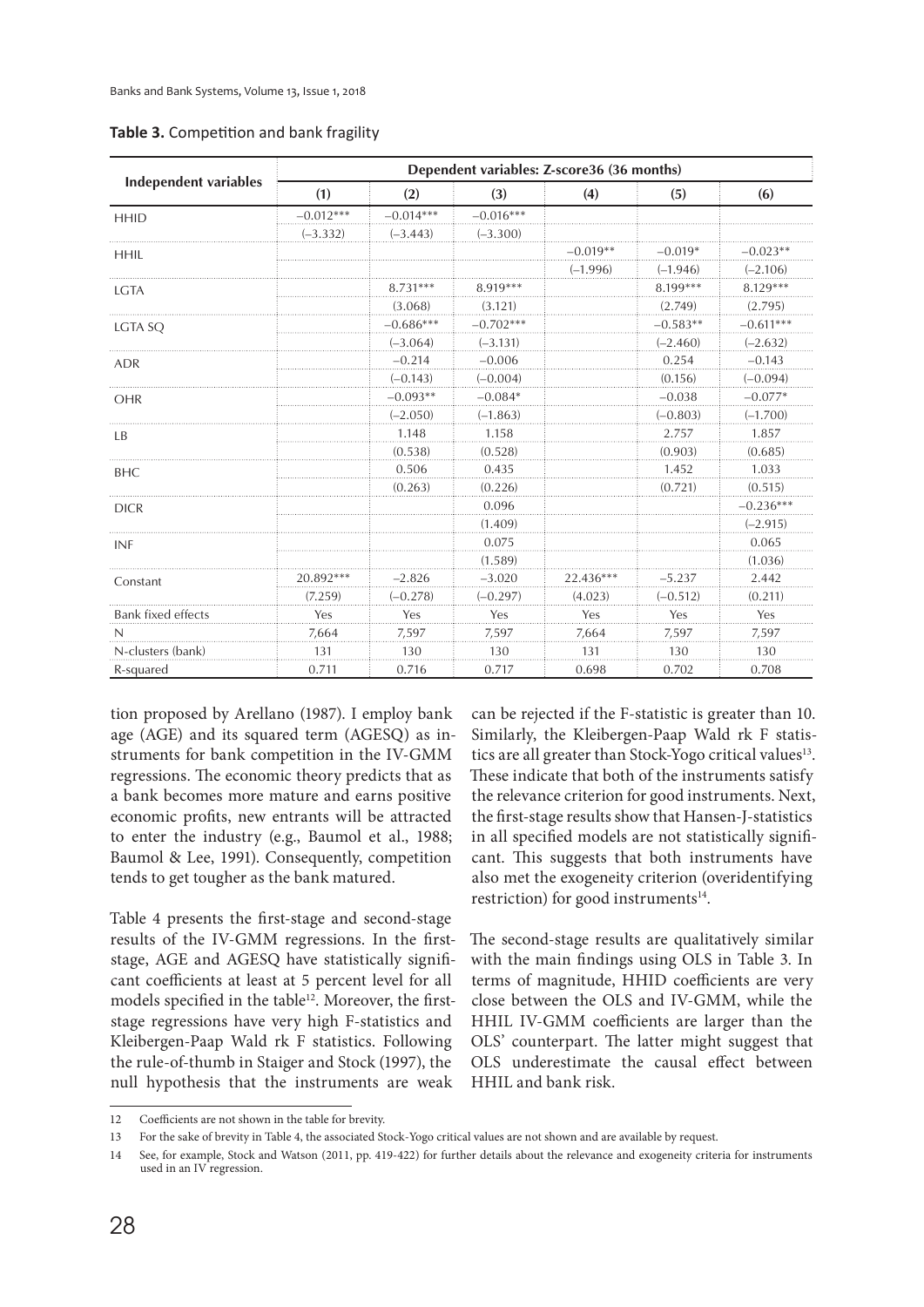|                                        | Dependent variables: Z-score36 (36 months) |              |                                   |              |              |              |  |  |  |
|----------------------------------------|--------------------------------------------|--------------|-----------------------------------|--------------|--------------|--------------|--|--|--|
| <b>Independent variables</b>           | (1)                                        | (2)          | (3)                               | (4)          | (5)          | (6)          |  |  |  |
|                                        |                                            |              | <b>Second-stage IV regression</b> |              |              |              |  |  |  |
|                                        | $-0.0121***$                               | $-0.0133***$ | $-0.0153***$                      |              |              |              |  |  |  |
| <b>HHID</b>                            | $(-3.01)$                                  | $(-3.08)$    | $(-2.80)$                         |              |              |              |  |  |  |
|                                        |                                            |              |                                   | $-0.0636***$ | $-0.0728***$ | $-0.0472***$ |  |  |  |
| <b>HHIL</b>                            |                                            |              |                                   | $(-2.90)$    | $(-2.98)$    | $(-2.76)$    |  |  |  |
| Bank controls                          | No                                         | Yes          | Yes                               | No           | Yes          | Yes          |  |  |  |
| Macroeconomic controls                 | No                                         | No           | Yes                               | No           | No           | Yes          |  |  |  |
| <b>Bank fixed effects</b>              | Yes                                        | Yes          | Yes                               | Yes          | Yes          | Yes          |  |  |  |
| N                                      | 7620                                       | 7553         | 7553                              | 7620         | 7553         | 7553         |  |  |  |
| <b>RMSE</b>                            | 5.163                                      | 5.125        | 5.119                             | 5.444        | 5.476        | 5.247        |  |  |  |
|                                        |                                            |              | <b>First-stage IV regression</b>  |              |              |              |  |  |  |
| <b>F-statistic</b>                     | 9678.8                                     | 2294.4       | 5454.5                            | 747.3        | 239.7        | 2656.6       |  |  |  |
| Kleibergen-Paap Wald rk F<br>statistic | 9678.8                                     | 5770.4       | 6258.2                            | 747.3        | 365.1        | 2822.7       |  |  |  |
| Hansen-J-statistic                     | 0.580                                      | 0.476        | 0.498                             | 1.192        | 1.064        | 0.782        |  |  |  |
| P-value of Hansen-J-statistic          | 0.446                                      | 0.490        | 0.480                             | 0.275        | 0.302        | 0.376        |  |  |  |
| First-stage R-squared                  | 0.853                                      | 0.855        | 0.875                             | 0.296        | 0.317        | 0.592        |  |  |  |

#### **Table 4.** Endogeneity - IV regression

## 3.3. Other robustness checks: alternative measures of risk and competition

As additional robustness checks, firstly, I use different alternative measures of bank fragility other than Z36: 24 months  $-$  Z-score (Z24), 60 months – Z-score (Z60), NPL/TL, and ALL/TL. Next, I use four-bank concentration ratios of deposits (CR4D) and loans (CR4L) as alternative measures of bank competition. Following Carlson and Mitchener (2006), I calculate the CR4 as the sum of deposit or loan shares of four largest banks in the market for each time period. The results from all of these ro-

15 These results are available upon request as an Appendix.

bustness checks are consistent with the main findings, in which more competition decreases bank fragility<sup>15</sup>.

## 3.4. Competition and financial crisis

Table 5 presents the OLS regression estimates of the inverse measure of bank fragility (Z36) on competition and its interaction with financial crisis, as specified in Equation 2. Models 1-4 use different measures of bank competition – HHIL, HHID, CR4D, and CR4L, respectively – and all of them control for bank-specific, as well as macroeconomic variables and bank fixed effects. The re-

Table 5. Competition and bank fragility in normal times and financial crisis

| <b>Independent variables</b> | Dependent variables: Z-score36 (36 months) |             |                                       |            |  |  |  |  |  |
|------------------------------|--------------------------------------------|-------------|---------------------------------------|------------|--|--|--|--|--|
|                              |                                            |             |                                       |            |  |  |  |  |  |
|                              | <b>HHID</b>                                | HHII.       | CR4D                                  | CR4L       |  |  |  |  |  |
|                              | $-0.017***$                                | $-0.031***$ | $-0.481***$                           | $-0.723**$ |  |  |  |  |  |
| <b>COMPETITION</b>           | $(-3.561)$                                 | $(-2.696)$  | $(-3.558)$                            | $(-2.527)$ |  |  |  |  |  |
|                              | $0.017***$                                 | $0.050***$  | $0.543***$                            |            |  |  |  |  |  |
| <b>COMPETITION X CRISIS</b>  | (3.866)                                    |             | (4.173)<br>۷ρς<br>Yes<br>۷ρς<br>7.597 | ่ว 832     |  |  |  |  |  |
| Bank controls                | Υρς                                        | Υρς         |                                       |            |  |  |  |  |  |
| Macroeconomic controls       | Yes                                        | Yes         |                                       | Yρς        |  |  |  |  |  |
| <b>Bank fixed effects</b>    | Υρς                                        | Yes         |                                       | $\sim$     |  |  |  |  |  |
|                              | 7.597                                      | 7.597       |                                       | 7.597      |  |  |  |  |  |
| N-clusters (bank)            | 130                                        |             |                                       |            |  |  |  |  |  |
| R-squared                    | 0.718                                      | 0.708       | O 715                                 | O 707      |  |  |  |  |  |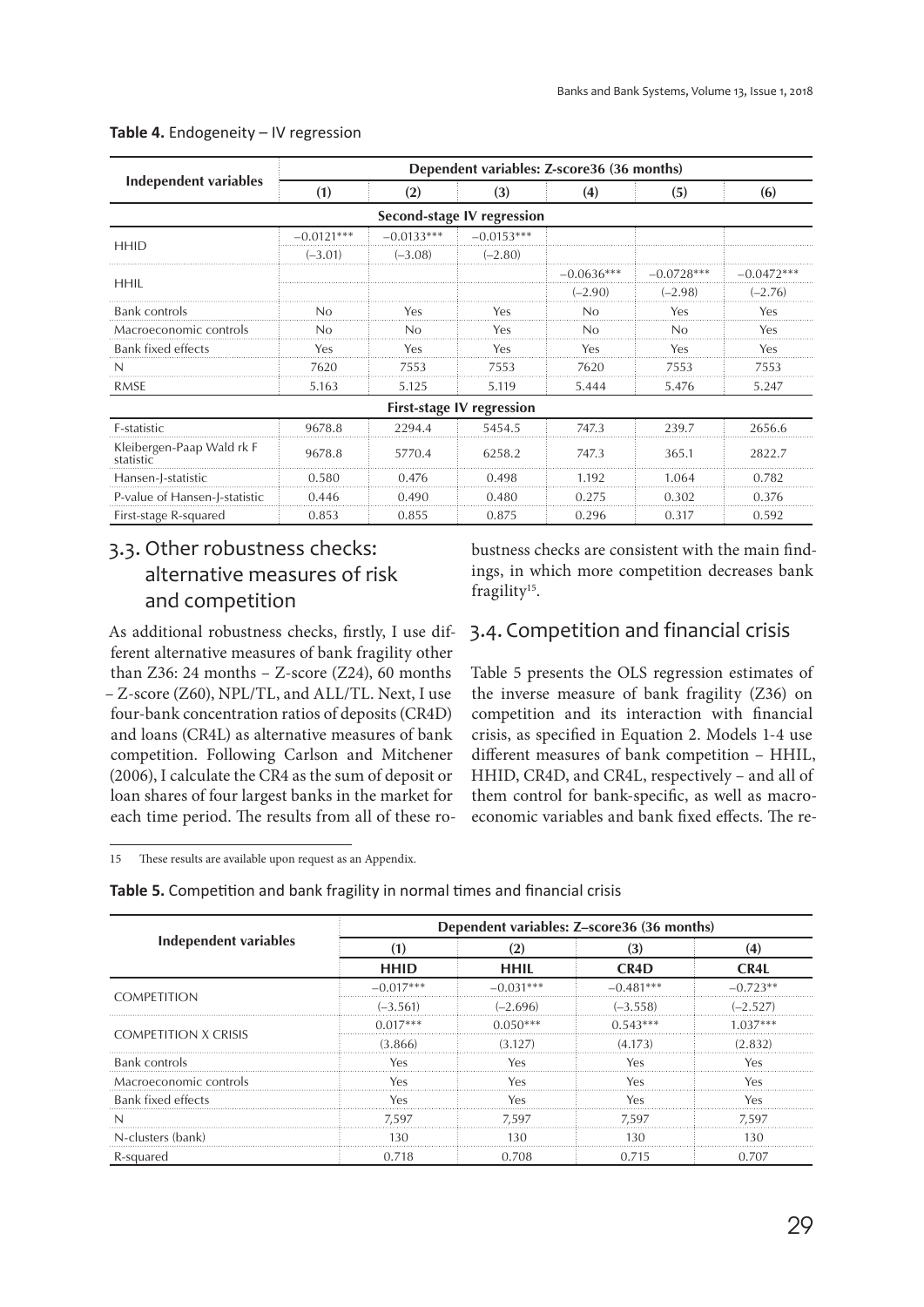sults show that competition is statistically significant and negatively associated with Z36 in all of the specified models. On the contrary, the interaction term between bank competition and crisis has positive and statistically significant coefficients in all of the specified models. These findings imply that market power helps to reduce bank fragility

during a financial crisis. Therefore, whether competition affects bank fragility positively or negatively is conditional on the economic condition. In normal times, as shown by the main findings, more competition increases bank stability, but in a financial crisis, the impact is reversed. This finding provides strong evidence on hypothesis 3.

## **CONCLUSION**

This paper contributes to the strand of literature about the impact of competition on bank fragility. In particular, this paper sheds light that the relation between competition and bank fragility can be different in normal time and financial crisis. Using the data from the Indonesian banking industry, I document significant evidence that more competition leads to lower bank fragility in the overall sample period, supporting the competition-stability hypothesis. This finding is robust to endogeneity as well as to different bank fragility and competition measures. Interestingly, during a financial crisis, I find that less competition helps to lower bank fragility. The policy implication of these findings is essential, especially for the government. In particular, the government should design different policies in normal times and during a financial crisis. Bank regulation that supports bank competition should be nurtured in normal times. However, such bank regulation that intensifies competition should be relaxed during a financial crisis.

## **REFERENCES**

- 1. Akins, B., Li, L., Ng, J., & Rusticus, T. O. (2016). Bank competition and financial stability: evidence from the financial crisis. Journal of Financial and Quantitative Analysis, 51(1), 1-28. https://doi.org/10.1017/ s0022109016000090
- 2. Arellano, M. (1987). Computing robust standard errors for within-groups estimators. Oxford Bulletin of Economics and Statistics, 49, 431-434. https://doi. org/10.1111/j.1468-0084.1987. mp49004006.x
- 3. Bank of Indonesia (2003). Financial Stability Review, 1. Retrieved from http://www.bi.go.id/en/publikasi/ perbankan-dan-stabilitas/kajian/ Pages/fsr62003.aspx
- 4. Baumol, W. J., Panzar, J. C., & Willig, R. D. (1988). Contestable Markets and the Theory of Industry Structure. Revised edition. San Diego, California: Harcourt Brace Jovanovich.
- 5. Baumol, W. J., & Lee, K. S. (1991). Contestable markets, trade, and development. The World Bank Research Observer, 6(1), 1-17. https://doi.org/10.1093/wbro/6.1.1
- 6. Beck, T., Levine, R., & Levkov, A. (2010). Big bad banks? The winners and losers from bank deregulation in the United States. The Journal of Finance, 65(5), 1637-1667. https://doi.org/10.1111/j.1540- 6261.2010.01589.x
- 7. Berger, A. N., Klapper, L. F., & Turk-Ariss, R. (2009). Bank competition and financial stability. Journal of Financial Services Research, 35(2), 99-118. https://doi.org/10.1007/ s10693-008-0050-7
- 8. Berger, A. N., & Bouwman, C. H. (2013). How does capital affect bank performance during financial crises? Journal of Financial Economics, 109(1), 146-176. https://doi. org/10.1016/j.jfineco.2013.02.008
- 9. Berger, A. N., Ghoul, S. E., Guedhami, O., & Roman, R. (2017). Internationalization and bank risk. Management Science, 63(7), 2283-2301. https://doi.org/10.1287/ mnsc.2016.2422
- 10. Boyd, J. H. & De Nicolo, G. (2005). The theory of bank risk taking and competition revisited. The Journal of Finance, 60(3), 1329-1343. https://doi.org/10.1111/j.1540- 6261.2005.00763.x
- 11. Boyd J., De Nicolo G., & Jalal A. M. (2006). Bank risk taking and competition revisited. New theory and evidence (Working paper WP/06/297). International Monetary Fund. https://doi. org/10.5089/9781451865578.001
- 12. Carletti, E., & Hartmann, P. (2003). Competition and financial stability: What's special about banking? In P. Mizen (Ed.), Monetary History, Exchange Rates, and Financial Markets: Essays in Honour of Charles Goodhart, 2. Edward Elgar, Cheltenham, UK. https://doi. org/10.4337/9781781950784.00021
- 13. Carlson, M., & Mitchener, K. J. (2006). Branch banking, bank competition, and financial stability. Journal of Money, Credit and Banking, 38(5), 1293-1328. https:// doi.org/10.1353/mcb.2006.0067
- 14. Chava, S., Oettl, A., Subramanian, A., & Subramanian, K. V. (2013). Banking deregulation and innovation. Journal of Financial Economics, 109(3), 759-774. https://doi.org/10.1016/j.jfineco.2013.03.015
- 15. Cornett, M. M., McNutt, J. J., Strahan, P. E., & Tehranian, H.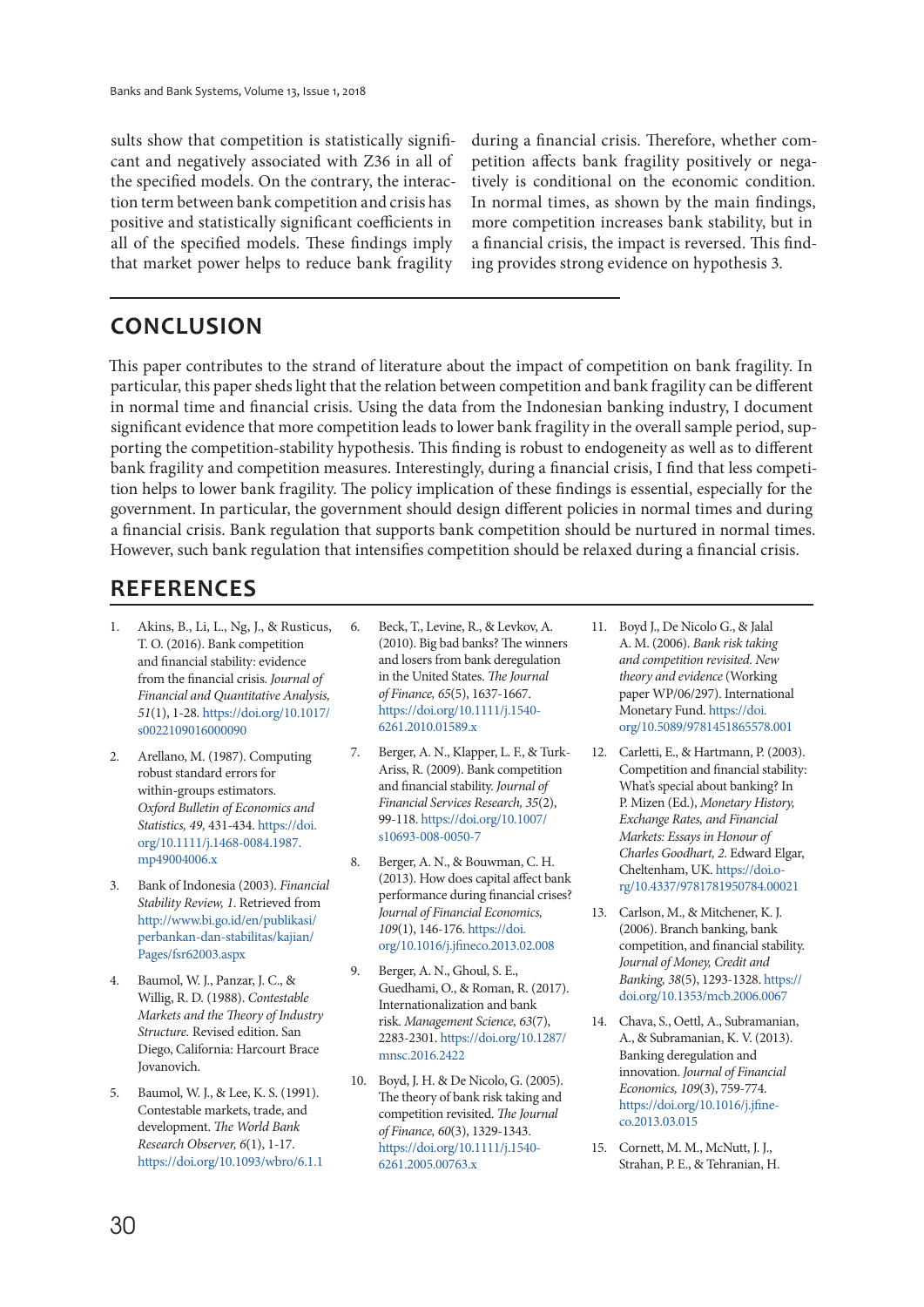- 16. Craig, B. R., & Dinger, V. (2013). Deposit market competition, wholesale funding, and bank risk. Journal of Banking and Finance, 37, 3605-3622. https://doi.org/10.1016/j. jbankfin.2013.05.010
- 17. Demirguc-Kunt, A., & Huizinga, H. (2010). Bank activity and funding strategies: The impact on risk and returns. Journal of Financial Economics, 98(3), 626-650. https://doi.org/10.1016/j.jfineco.2010.06.004
- 18. Demsetz, R., Saidenberg, M. R., & Strahan, P. E. (1996). Banks with something to lose: The disciplinary role of franchise value. Federal Reserve Bank of New York's Economic Policy Review, 2(2), 1-14. https://doi. org/10.2139/ssrn.1028769
- 19. De Nicolo, G., & Loukoianova, E. (2007). Bank ownership, market structure, and risk (Working Paper WP/07/215). International Monetary Fund. https://doi. org/10.5089/9781451867794.001
- 20. Duchin, R., Ozbas, O., Sensoy, B. (2010). Costly external finance, corporate investment, and the subprime mortgage credit crisis. Journal of Financial Economics, 97, 418-435. https://doi.org/10.1016/j. jfineco.2009.12.008
- 21. Gujarati, D. N. (2004). Basic Econometrics (4<sup>th</sup> ed.). Boston: McGraw-Hill.
- 22. Hall, A. R. (2005). Generalized Method of Moments. Oxford: Oxford University Press.
- 23. Hansen, L. (1982). Large sample properties of generalized method of moments estimators. Econometrica, 50, 1029-1054. https://doi. org/10.2307/1912775
- 24. Hellmann, T. F., Murdock, K. C., & Stiglitz, J. E. (2000). Liberalization, moral hazard in banking, and prudential regulation: Are capital requirements enough? American Economic Review, 90(1), 147-165. https://doi.org/10.1257/aer.90.1.147
- 25. Ivashina, V., & Scharfstein, D. (2010). Bank lending during the financial crisis of 2008. Journal of Financial Economics, 97, 319-338. https://doi.org/10.1016/j.jfineco.2009.12.001
- 26. Jayaratne, J., & Strahan, P. E. (1996). The finance-growth nexus: Evidence from bank branch deregulation. The Quarterly Journal of Economics, 111(3), 639-670. https://doi. org/10.2307/2946668
- 27. Keeley, M. C. (1990). Deposit insurance, risk, and market power in banking. The American Economic Review, 1183-1200. Retrieved from http://www.jstor.org/stable/2006769
- 28. Laeven, L., & Levine, R. (2007). Is there a diversification discount in financial conglomerates? Journal of Financial Economics, 85, 331-367. https://doi.org/10.1016/j.jfineco.2005.06.001
- 29. Leaven, L., & Valencia, F. (2013). Systemic banking crises database. IMF Economic Review, 61(2), 225-270. https://doi.org/10.1057/ imfer.2013.12
- 30. Marcus, A. J. (1984). Deregulation and bank financial policy. Journal of Banking and Finance, 8(4), 557-565. https://doi.org/10.1016/s0378- 4266(84)80046-1
- 31. Mirzaei, A., Liu, G., & Moore, T. (2013). Does market structure matter on banks' profitability and stability? Emerging versus advanced economies. Journal of Banking and Finance, 37(8), 2920-2937. https://doi.org/10.1016/j.jbankfin.2013.04.031
- 32. Mulyaningsih, T., & Daly, A. (2011). Competitive conditions in banking industry: An empirical analysis of the consolidation, competition, and concentration in the Indonesia banking industry between 2001 and 2009. Buletin Ekonomi, Moneter, dan Perbankan, 14(2), 141-176. https:// doi.org/10.21098/bemp.v14i2.83
- 33. Obama, B. (2010). Remarks by the President on financial reform. The U.S. White House. Retrieved March 10, 2016 from https://www.whitehouse.gov/the-press-office/remarkspresident-financial-reform
- 34. Office of the Comptroller of the Currency (1996). Allowance for

loan and lease losses. Comptroller's Handbook. Retrieved from https:// www.occ.treas.gov/publications/

- 35. Puri, M., Rocholl, J., & Steffen, S. (2011). Global retail lending in the aftermath of the US financial crisis: Distinguishing between supply and demand effects. Journal of Financial Economics, 100, 556-578. https://doi. org/10.1016/j.jfineco.2010.12.001
- 36. Repullo, R. (2004). Capital requirements, market power, and risk-taking in banking. Journal of Financial Intermediation, 13(2), 156-182. https://doi.org/10.1016/j. jfi.2003.08.005
- 37. Rice, T., & Strahan, P. E. (2010). Does credit competition affect small-firm finance? The Journal of Finance, 65(3), 861-889. https://doi.org/10.1111/j.1540- 6261.2010.01555.x
- 38. Rogers, W. H. (1993). Regression Standard Errors in Clustered Samples. Stata Technical Bulletin, 13, 19-23. Reprinted in Stata Technical Bulletin Reprints, 3, 88-94. Retrieved from http://www.stata-press.com/ journals/stbcontents/stb13.pdf
- 39. Schaeck, K., Cihak, M., & Wolfe, S. (2009). Are more competitive banking systems more stable? Journal of Money, Credit and Banking, 41(4), 711-734. https://doi.org/10.1111/j.1538- 4616.2009.00228.x
- 40. Staiger, D., & Stock, J. H. (1997). Instrumental variables regression with weak instruments. Econometrica, 65(3), 557-586. https://doi.org/10.2307/2171753
- 41. Stock, J. H., & Watson, M. W. (2011). Introduction to Econometrics (3rd ed.). Boston: Pearson Education, Inc., publishing as Addison-Wesley.
- 42. U.S. Department of Justice and Federal Trade Commission (2010). Horizontal Merger Guidelines. Retrieved from https://www.ftc. gov/sites/default/files/attachments/ merger-review/100819hmg.pdf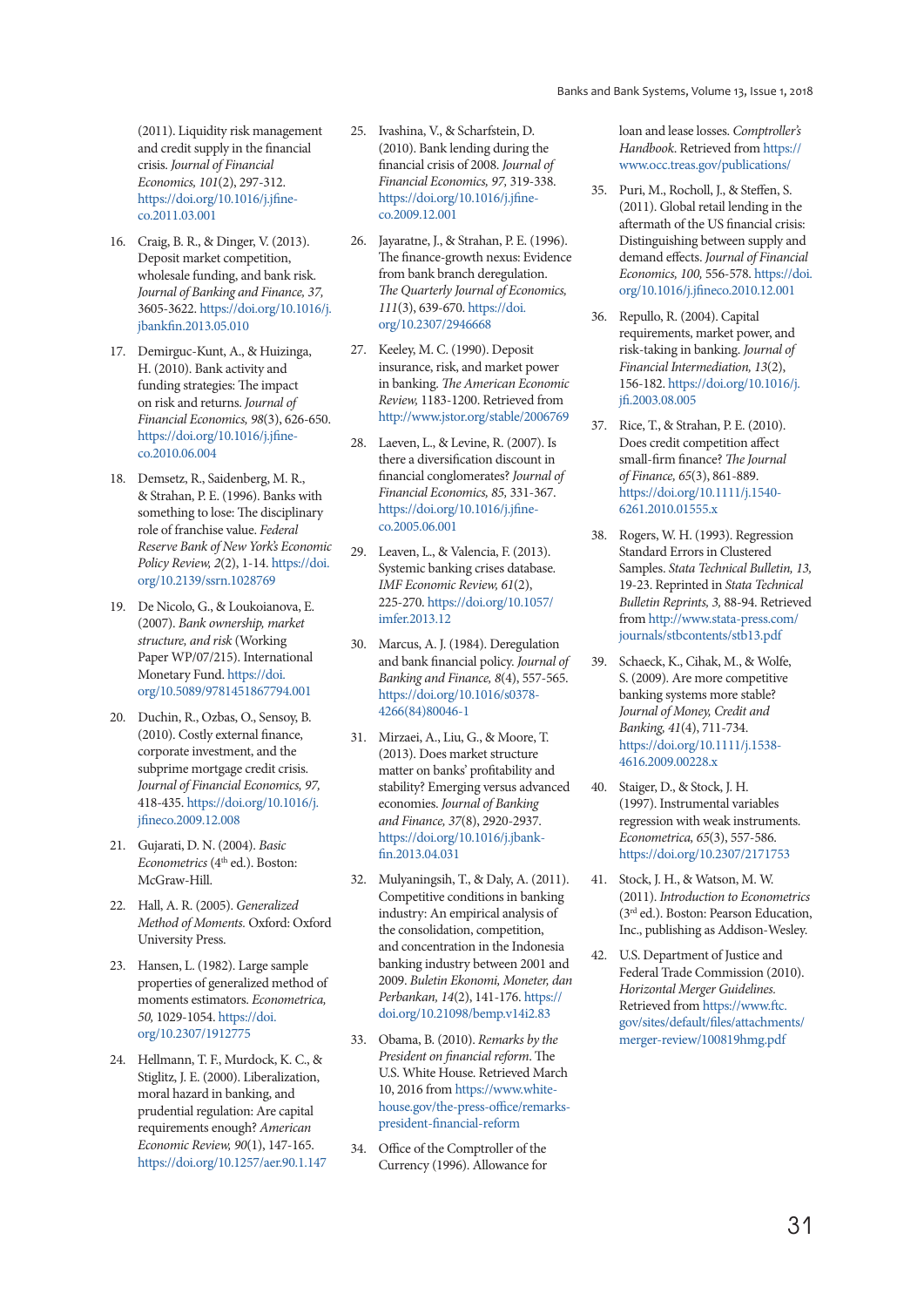## $\frac{2}{3}$

| <b>APPENDIX</b>                           |             |             |             |             |             |             |            |             |             |     |  |
|-------------------------------------------|-------------|-------------|-------------|-------------|-------------|-------------|------------|-------------|-------------|-----|--|
| Table 1. Correlations among key variables |             |             |             |             |             |             |            |             |             |     |  |
| <b>Variabbles</b>                         | <b>Z36</b>  | <b>HHID</b> | <b>HHIL</b> | <b>LGTA</b> | <b>ADR</b>  | <b>OHR</b>  | LB.        | <b>BHC</b>  | <b>DICR</b> | INF |  |
| Z36                                       |             |             |             |             |             |             |            |             |             |     |  |
| <b>HHID</b>                               | $-0.160***$ |             |             |             |             |             |            |             |             |     |  |
| <b>HHIL</b>                               | $-0.068***$ | $0.429***$  |             |             |             |             |            |             |             |     |  |
| LGTA                                      | $-0.132***$ | $-0.093***$ | $-0.036***$ |             |             |             |            |             |             |     |  |
| <b>ADR</b>                                | $-0.119***$ | $-0.029**$  | $0.040***$  | $0.527***$  |             |             |            |             |             |     |  |
| OHR                                       | $-0.147***$ | $-0.031***$ | $0.032***$  | $-0.202***$ | $-0.153***$ |             |            |             |             |     |  |
| LB                                        | $-0.120***$ | $-0.028**$  | $-0.001$    | $0.541***$  | $0.468***$  | $-0.104***$ |            |             |             |     |  |
| <b>BHC</b>                                | $-0.139***$ | $-0.084***$ | $-0.069***$ | $0.312***$  | $0.223***$  | $-0.006$    | $0.313***$ |             |             |     |  |
| <b>DICR</b>                               | $-0.087***$ | $0.643***$  | $-0.130***$ | $-0.074***$ | $-0.066***$ | $-0.062***$ | $-0.027**$ | $-0.033***$ |             |     |  |
| INF                                       | 0.013       | $-0.059***$ | $-0.167***$ | 0.007       | 0.011       | $0.021*$    | 0.004      | 0.003       | 0.017       |     |  |

Notes: \*\*\*, \*\*, \* indicate significance at the 1%, 5%, and 10% level, respectively. This table shows pairwise correlations among the key variables used throughout the paper. Bank-specific data are from monthly financial reports submitted by banks to Financial Service Authority (FSA), the bank regulator in Indonesia. The full sample contains unbalanced panel of 131 commercial banks in Indonesia from 2002:M1 to 2011:M12. The sample observations are monthly and exclude Sharia (Islamic) banks. Inflation rate data are from the Indonesia Central Bureau of Statistics' publications, while deposit insurance cap rates are from Indonesia Deposit Insurance Corporation (IDIC). All variables in Indonesian Rupiah (IDR) are in real term using the year.<br>Statistics' publications, while 2000 implicit GDP price deflator. Financial variables with extreme outliers are winsorized at 3% level on top and bottom of the distribution.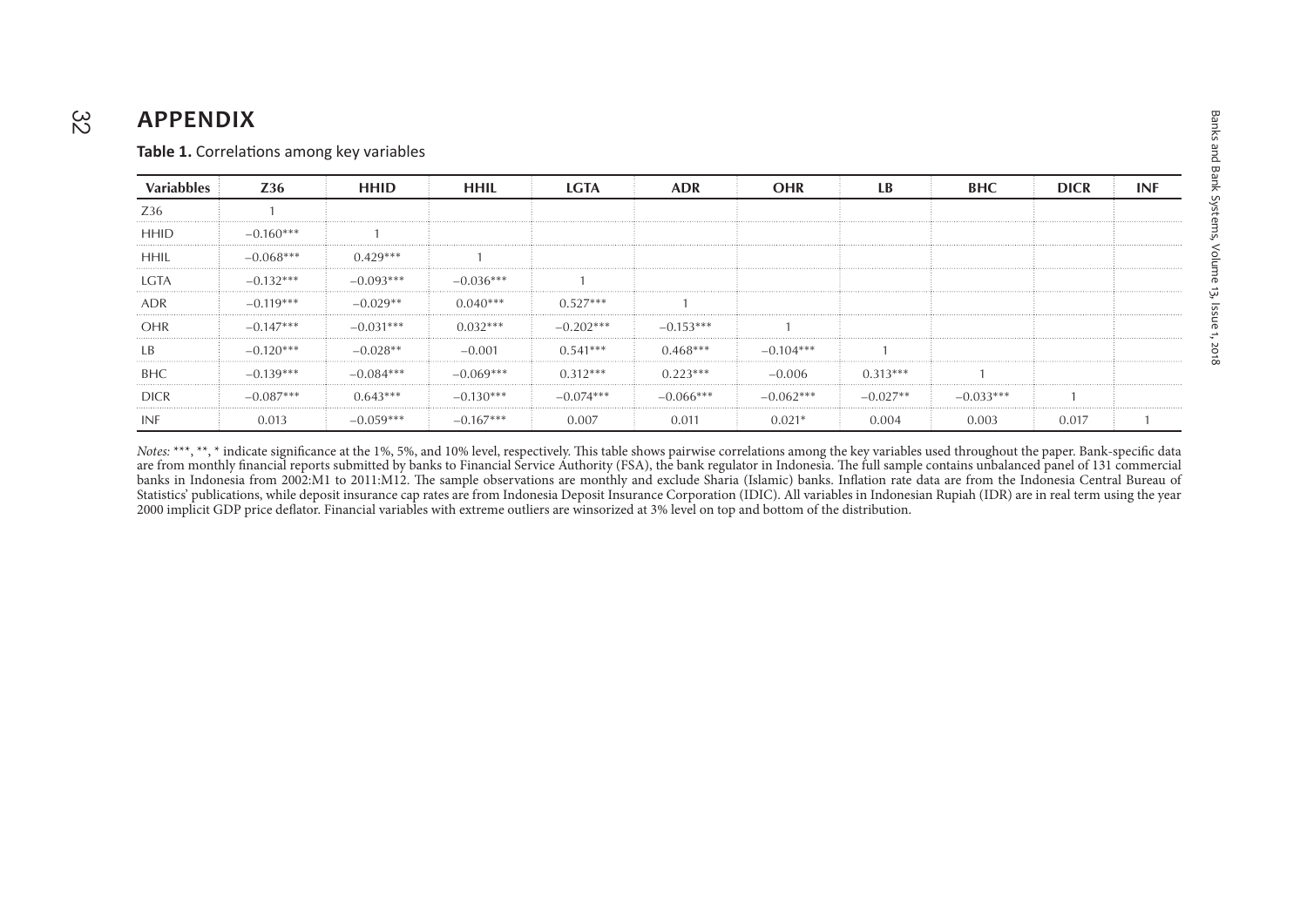### Table 2. Endogeneity - IV regression

|                                     | <b>Dependent variables</b> |             |             |               |               |               |  |  |  |  |
|-------------------------------------|----------------------------|-------------|-------------|---------------|---------------|---------------|--|--|--|--|
| <b>Independent variables</b>        |                            | <b>HHID</b> |             |               | <b>HHIL</b>   |               |  |  |  |  |
|                                     | (1)                        | (2)         | (3)         | (4)           | (5)           | (6)           |  |  |  |  |
| AGE                                 | $-49.79***$                | $-49.83***$ | $-44.44***$ | $-7.950***$   | $-7.714***$   | $-13.26***$   |  |  |  |  |
|                                     | $(-85.56)$                 | $(-77.17)$  | $(-84.73)$  | $(-24.85)$    | $(-17.05)$    | $(-53.26)$    |  |  |  |  |
| AGESQ                               | $0.0188**$                 | $0.0181**$  | $0.0137**$  | $-0.00975***$ | $-0.00958***$ | $-0.00528***$ |  |  |  |  |
|                                     | (2.49)                     | (2.60)      | (2.46)      | $(-3.00)$     | $(-2.89)$     | $(-2.70)$     |  |  |  |  |
| Inflection point of AGE             | 1,324.202                  | 1,376.519   | 1,621.898   | $-407.692$    | $-402.610$    | $-1,295.455$  |  |  |  |  |
| LGTA                                |                            | $23.02*$    | $30.03***$  |               | 8.998         | 0.548         |  |  |  |  |
|                                     |                            | (1.86)      | (3.81)      |               | (0.72)        | (0.12)        |  |  |  |  |
| <b>LGTA SQ</b>                      |                            | $-1.569*$   | $-2.179***$ |               | $-0.934$      | $-0.237$      |  |  |  |  |
|                                     |                            | $(-1.85)$   | $(-3.72)$   |               | $(-1.06)$     | $(-0.68)$     |  |  |  |  |
| Inflection point of LGTA            |                            | 7.331       | 6.907       |               | 4.820         | 0.957         |  |  |  |  |
| <b>ADR</b>                          |                            | $-27.16***$ | $-12.04*$   |               | $21.26***$    | 5.689*        |  |  |  |  |
|                                     |                            | $(-3.37)$   | $(-1.90)$   |               | (3.61)        | (1.76)        |  |  |  |  |
| OHR                                 |                            | $-0.600**$  | 0.0649      |               | $0.961***$    | $0.330***$    |  |  |  |  |
|                                     |                            | $(-2.02)$   | (0.28)      |               | (4.40)        | (2.88)        |  |  |  |  |
| LB                                  |                            | 7.847       | 7.708       |               | $-3.229$      | $-3.739$      |  |  |  |  |
|                                     |                            | (0.46)      | (0.66)      |               | $(-0.19)$     | $(-0.34)$     |  |  |  |  |
| BHC                                 |                            | 10.10       | 5.403       |               | $-6.018**$    | $-1.030$      |  |  |  |  |
|                                     |                            | (0.99)      | (0.61)      |               | $(-2.09)$     | $(-0.41)$     |  |  |  |  |
| <b>DICR</b>                         |                            |             | 5.488***    |               |               | $-5.843***$   |  |  |  |  |
|                                     |                            |             | (48.69)     |               |               | $(-76.53)$    |  |  |  |  |
| INF                                 |                            |             | $-2.326***$ |               |               | $-3.580***$   |  |  |  |  |
|                                     |                            |             | $(-13.00)$  |               |               | $(-31.34)$    |  |  |  |  |
| <b>Bank fixed effects</b>           | Yes                        | Yes         | Yes         | Yes           | Yes           | Yes           |  |  |  |  |
| N                                   | 762                        | 7553        | 7553        | 7620          | 7553          | 7553          |  |  |  |  |
| F-statistic                         | 9678.8                     | 2294.4      | 5454.5      | 747.3         | 239.7         | 2656.6        |  |  |  |  |
| Kleibergen-Paap Wald rk F statistic | 9678.8                     | 5770.4      | 6258.2      | 747.3         | 365.1         | 2822.7        |  |  |  |  |
| Hansen-J-statistic                  | 0.580                      | 0.476       | 0.498       | 1.192         | 1.064         | 0.782         |  |  |  |  |
| P-value of Hansen-J-statistic       | 0.446                      | 0.490       | 0.480       | 0.275         | 0.302         | 0.376         |  |  |  |  |
| R-squared                           | 0.853                      | 0.855       | 0.875       | 0.296         | 0.317         | 0.592         |  |  |  |  |

### **Panel A. First-stage IV regression estimates**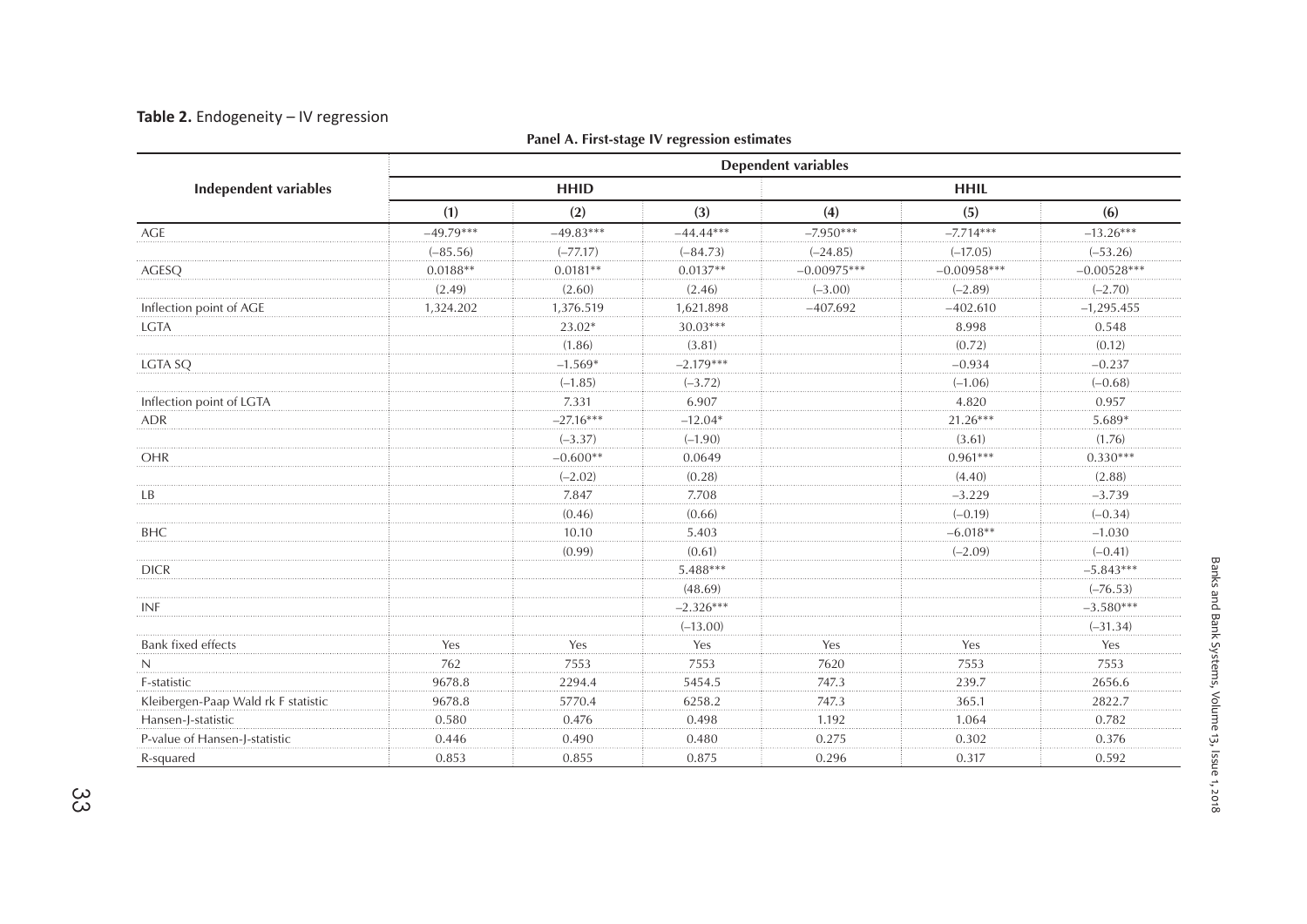| <b>Independent variables</b> |              |              |              | Dependent variables: Z-score36 (36 months) |              |              |
|------------------------------|--------------|--------------|--------------|--------------------------------------------|--------------|--------------|
|                              | (1)          | (2)          | (3)          | (4)                                        | (5)          | (6)          |
| <b>HHID</b>                  | $-0.0121***$ | $-0.0133***$ | $-0.0153***$ |                                            |              |              |
|                              | $(-3.01)$    | $(-3.08)$    | $(-2.80)$    |                                            |              |              |
| <b>HHIL</b>                  |              |              |              | $-0.0636***$                               | $-0.0728***$ | $-0.0472***$ |
|                              |              |              |              | $(-2.90)$                                  | $(-2.98)$    | $(-2.76)$    |
| LGTA                         |              | 8.898***     | $9.093***$   |                                            | $9.213***$   | $8.644***$   |
|                              |              | (3.16)       | (3.21)       |                                            | (3.12)       | (3.07)       |
| LGTA SQ                      |              | $-0.686***$  | $-0.701***$  |                                            | $-0.722***$  | $-0.673***$  |
|                              |              | $(-3.07)$    | $(-3.12)$    |                                            | $(-3.11)$    | $(-3.00)$    |
| Inflection point of LGTA     |              | 6.485        | 6.486        |                                            | 6.380        | 6.422        |
| <b>ADR</b>                   |              | $-0.225$     | 0.0151       |                                            | 1.749        | 0.480        |
|                              |              | $(-0.15)$    | (0.01)       |                                            | (1.09)       | (0.33)       |
| OHR                          |              | $-0.0948**$  | $-0.0845*$   |                                            | $-0.0198$    | $-0.0723*$   |
|                              |              | $(-2.09)$    | $(-1.89)$    |                                            | $(-0.42)$    | $(-1.65)$    |
| LB                           |              | 1.015        | 1.039        |                                            | 0.717        | 0.744        |
|                              |              | (0.49)       | (0.48)       |                                            | (0.19)       | (0.26)       |
| <b>BHC</b>                   |              | 0.477        | 0.413        |                                            | 0.0501       | 0.357        |
|                              |              | (0.25)       | (0.22)       |                                            | (0.02)       | (0.17)       |
| <b>DICR</b>                  |              |              | 0.107        |                                            |              | $-0.254***$  |
|                              |              |              | (1.27)       |                                            |              | $(-3.06)$    |
| INF                          |              |              | 0.0678       |                                            |              | $-0.0662$    |
|                              |              |              | (1.31)       |                                            |              | $(-0.79)$    |
| <b>Bank fixed effects</b>    | Yes          | Yes          | Yes          | Yes                                        | Yes          | Yes          |
| $\mathbb N$                  | 7620         | 7553         | 7553         | 7620                                       | 7553         | 7553         |
| RMSE                         | 5.163        | 5.125        | 5.119        | 5.444                                      | 5.476        | 5.247        |

Notes: \*\*\*, \*\*, \* indicate significance at the 1%, 5%, and 10% levels, respectively. This table shows instrumental variable (IV) GMM regression estimates of the relation between competition and (inverse) bank fragility with robust standard errors clustered at bank level to correct for heteroscedasticity and within-bank serial correlation. Panel A reports IV-GMM first-stage regression estimates. The endogenous variable estimated is bank competition that is proxied by Herfindahl-Hirschman Index (HHI): columns (1) to (3) use HHI of deposits, while columns (4) to (6) use HHI of loans. The exogenous instruments are bank age (AGE) and its squared term (AGESQ). Panel B reports IV-GMM second-stage regression estimates. The dependent variable is (inverse) bank fragility that is proxied by Z-score36. The key endogenous explanatory variable is bank competition that is proxied by Herfindahl-Hirschman Index (HHI): columns (1) to (3) use HHI of deposits, while columns (4) to (6) use HHI of loans. In terms of control variables used in Panels A and B, columns (1) and (4) control for bank fixed effects only. Columns (2) and (5) control for bank-specific variables and bank fixed effects. And finally, columns (3) and (6) control for bank-specific and macroeconomic variables, as well as bank fixed effects. The full sample contains unbalanced panel of all commercial banks in Indonesia from 2002:M1 to 2011:M12. The sample observations are monthly and Sharia (Islamic) banks are excluded. All variables in Indonesian Rupiah (IDR) are expressed in real term using the year 2000 implicit GDP price deflator. Financial variables with extreme outliers are winsorized at 3% level on top and bottom of the distribution. Numbers in parentheses are t-statistics.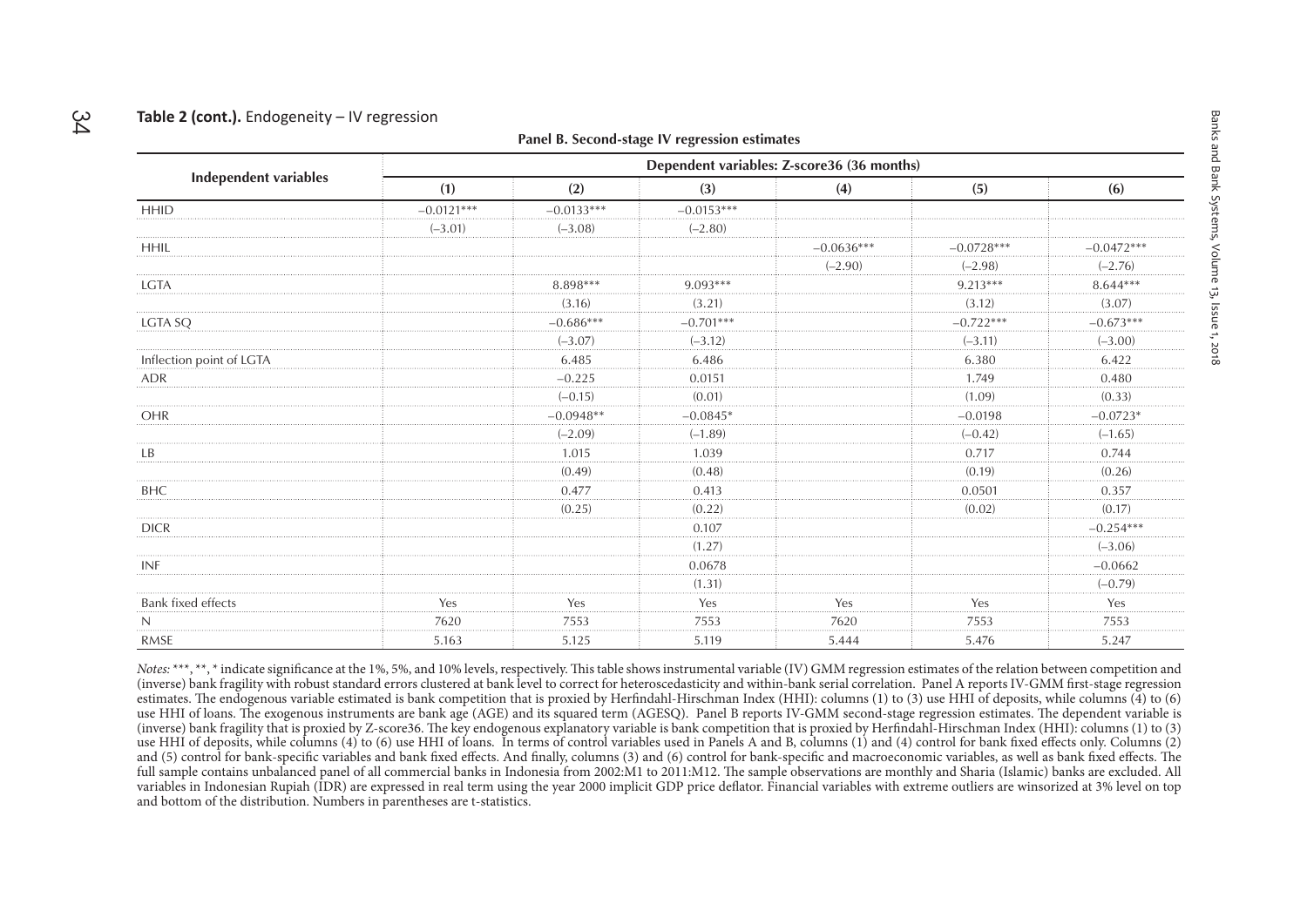### Table 3. Other robustness checks

|                           | Alternative dependent variables |            |                  |                  |             |            |                  |                  |  |  |  |  |
|---------------------------|---------------------------------|------------|------------------|------------------|-------------|------------|------------------|------------------|--|--|--|--|
| Independent<br>variables  | Z-score24                       | Z-score60  | <b>NPL ratio</b> | <b>ALL</b> ratio | Z-score24   | Z-score60  | <b>NPL ratio</b> | <b>ALL</b> ratio |  |  |  |  |
|                           | (1)                             | (2)        | (3)              | (4)              | (5)         | (6)        | (7)              | (8)              |  |  |  |  |
| <b>HHID</b>               | $-0.018***$                     | $-0.009**$ | $0.012***$       | $0.012***$       |             |            |                  |                  |  |  |  |  |
|                           | $(-3.460)$                      | $(-2.468)$ | (4.187)          | (5.862)          |             |            |                  |                  |  |  |  |  |
| <b>HHIL</b>               |                                 |            |                  |                  | $-0.024**$  | $-0.015$   | $0.013***$       | $0.017***$       |  |  |  |  |
|                           |                                 |            |                  |                  | $(-2.445)$  | $(-1.630)$ | (3.181)          | (6.042)          |  |  |  |  |
| LGTA                      | $9.632***$                      | 4.710      | $-2.510$         | $-1.397$         | 8.936***    | 4.099      | $-2.315$         | $-1.226$         |  |  |  |  |
|                           | (3.219)                         | (1.443)    | $(-1.158)$       | $(-0.660)$       | (2.952)     | (1.158)    | $(-1.008)$       | $(-0.577)$       |  |  |  |  |
| <b>LGTA SQ</b>            | $-0.735***$                     | $-0.349$   | 0.134            | 0.043            | $-0.636***$ | $-0.274$   | 0.092            | 0.005            |  |  |  |  |
|                           | $(-3.212)$                      | $(-1.558)$ | (0.745)          | (0.255)          | $(-2.710)$  | $(-1.144)$ | (0.491)          | (0.028)          |  |  |  |  |
| Inflection point of LGTA  | 6.552                           | 6.748      | 9.366            | 16.244           | 7.025       | 7.480      | 12.582           | 122.600          |  |  |  |  |
| <b>ADR</b>                | $-1.068$                        | $-1.129$   | 0.856            | 0.566            | $-1.400$    | $-1.218$   | 0.982            | 0.672            |  |  |  |  |
|                           | $(-0.631)$                      | $(-0.681)$ | (0.772)          | (0.767)          | $(-0.782)$  | $(-0.716)$ | (0.858)          | (0.855)          |  |  |  |  |
| OHR                       | $-0.096*$                       | $-0.010$   | 0.003            | $-0.026$         | $-0.088$    | $-0.008$   | 0.003            | $-0.029$         |  |  |  |  |
|                           | $(-1.676)$                      | $(-0.273)$ | (0.061)          | $(-0.587)$       | $(-1.550)$  | $(-0.217)$ | (0.055)          | $(-0.651)$       |  |  |  |  |
| LB                        | $3.419**$                       | $3.017***$ | $-3.173$         | $-3.355$         | 3.805*      | $4.172***$ | $-3.156$         | $-3.330$         |  |  |  |  |
|                           | (2.163)                         | (2.903)    | $(-1.069)$       | $(-1.272)$       | (1.897)     | (4.758)    | $(-1.125)$       | $(-1.341)$       |  |  |  |  |
| <b>BHC</b>                | 0.682                           | 0.988      | 0.461            | 0.790            | 1.462       | 1.582      | 0.161            | 0.490            |  |  |  |  |
|                           | (0.320)                         | (0.519)    | (0.467)          | (0.907)          | (0.694)     | (0.859)    | (0.165)          | (0.579)          |  |  |  |  |
| <b>DICR</b>               | 0.109                           | $-0.029$   | $0.134***$       | $-0.021$         | $-0.285***$ | $-0.220**$ | $0.387***$       | $0.241***$       |  |  |  |  |
|                           | (1.339)                         | $(-0.605)$ | (3.076)          | $(-0.676)$       | $(-3.202)$  | $(-2.429)$ | (5.191)          | (4.895)          |  |  |  |  |
| <b>INF</b>                | $-0.075$                        | 0.002      | 0.012            | $-0.033$         | $-0.116$    | $-0.007$   | 0.008            | $-0.014$         |  |  |  |  |
|                           | $(-1.257)$                      | (0.046)    | (0.337)          | $(-1.363)$       | $(-1.567)$  | $(-0.242)$ | (0.244)          | $(-0.578)$       |  |  |  |  |
| Constant                  | $-4.363$                        | 3.211      | 5.985            | 4.258            | $-0.735$    | 6.396      | 5.825            | 1.504            |  |  |  |  |
|                           | $(-0.395)$                      | (0.293)    | (0.803)          | (0.622)          | $(-0.063)$  | (0.526)    | (0.729)          | (0.224)          |  |  |  |  |
| <b>Bank fixed effects</b> | Yes                             | Yes        | Yes              | Yes              | Yes         | Yes        | Yes              | Yes              |  |  |  |  |
| N                         | 9,650                           | 4,319      | 14,269           | 14,268           | 9,650       | 4,319      | 14,269           | 14,268           |  |  |  |  |
| N-clusters (bank)         | 135                             | 97         | 139              | 139              | 135         | 97         | 139              | 139              |  |  |  |  |
| R-squared                 | 0.627                           | 0.821      | 0.408            | 0.479            | 0.617       | 0.815      | 0.392            | 0.455            |  |  |  |  |

### **Panel A. Alternative bank fragility measures**